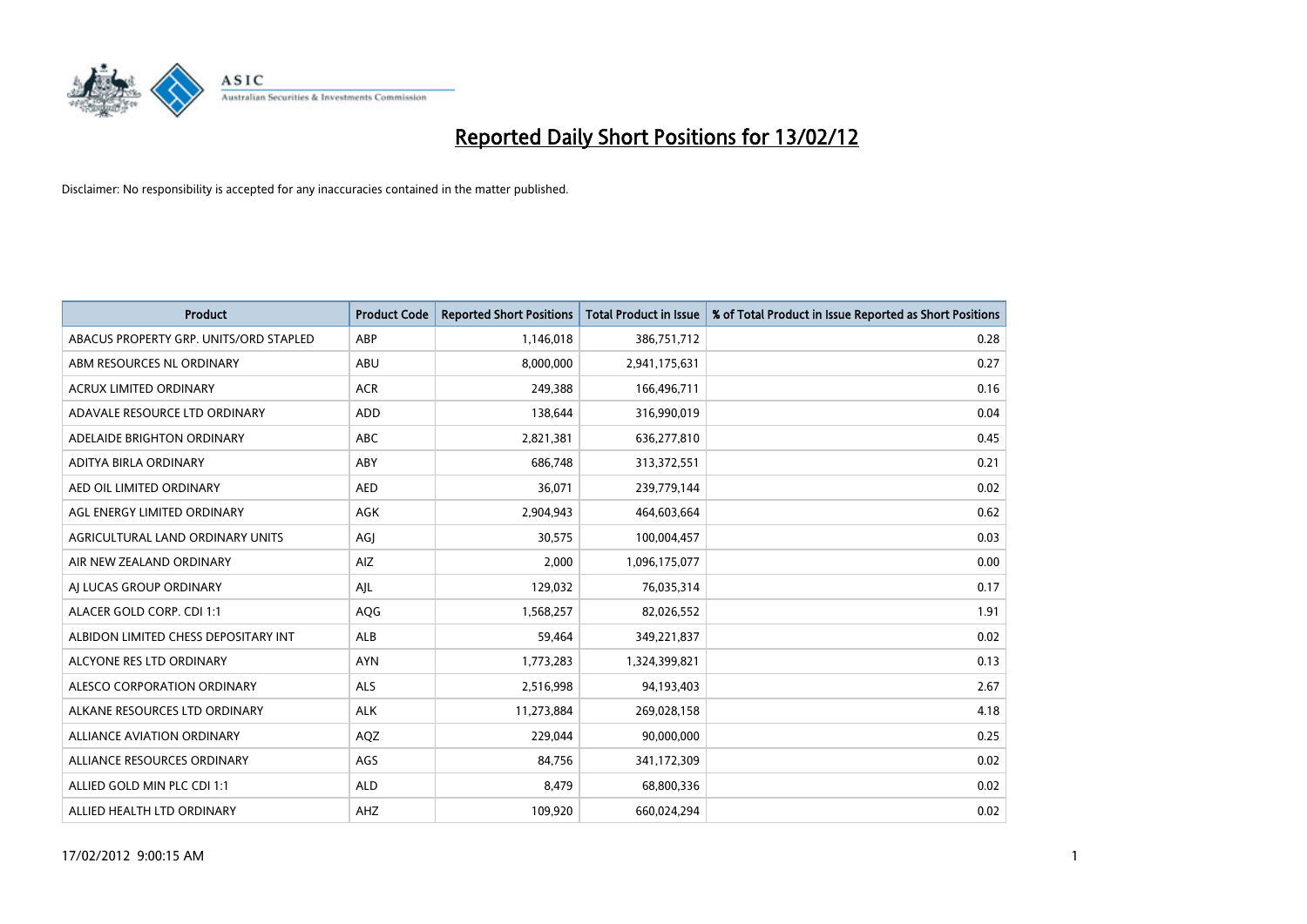

| <b>Product</b>                          | <b>Product Code</b> | <b>Reported Short Positions</b> | <b>Total Product in Issue</b> | % of Total Product in Issue Reported as Short Positions |
|-----------------------------------------|---------------------|---------------------------------|-------------------------------|---------------------------------------------------------|
| ALTONA MINING LTD ORDINARY              | <b>AOH</b>          | 727,954                         | 518,757,704                   | 0.14                                                    |
| ALUMINA LIMITED ORDINARY                | <b>AWC</b>          | 49,823,998                      | 2,440,196,187                 | 2.06                                                    |
| AMADEUS ENERGY ORDINARY                 | AMU                 | 454,000                         | 274,786,018                   | 0.17                                                    |
| AMALGAMATED HOLDINGS ORDINARY           | AHD                 | 20,914                          | 157,533,146                   | 0.01                                                    |
| AMCOR LIMITED ORDINARY                  | AMC                 | 4,172,780                       | 1,206,684,923                 | 0.33                                                    |
| AMP LIMITED ORDINARY                    | AMP                 | 13,216,458                      | 2,854,672,784                 | 0.44                                                    |
| AMPELLA MINING ORDINARY                 | <b>AMX</b>          | 782,943                         | 205,985,108                   | 0.38                                                    |
| ANSELL LIMITED ORDINARY                 | <b>ANN</b>          | 2,928,850                       | 130,656,668                   | 2.23                                                    |
| ANTARES ENERGY LTD ORDINARY             | AZZ                 | 105,536                         | 260,000,000                   | 0.04                                                    |
| ANZ BANKING GRP LTD ORDINARY            | ANZ                 | 14,276,340                      | 2,679,119,658                 | 0.52                                                    |
| APA GROUP STAPLED SECURITIES            | APA                 | 14,018,601                      | 639,334,625                   | 2.21                                                    |
| APEX MINERALS NL ORDINARY               | <b>AXM</b>          | 885,146                         | 5,550,243,713                 | 0.02                                                    |
| APN EUROPEAN RETAIL UNITS STAPLED SEC.  | <b>AEZ</b>          | 11,832                          | 544,910,660                   | 0.00                                                    |
| APN NEWS & MEDIA ORDINARY               | <b>APN</b>          | 23,075,908                      | 630,211,415                   | 3.66                                                    |
| AQUARIUS PLATINUM. ORDINARY             | <b>AOP</b>          | 5,216,210                       | 470,312,578                   | 1.12                                                    |
| AQUILA RESOURCES ORDINARY               | <b>AQA</b>          | 6,038,122                       | 411,804,442                   | 1.43                                                    |
| ARAFURA RESOURCE LTD ORDINARY           | ARU                 | 12,258,179                      | 367,980,342                   | 3.33                                                    |
| ARB CORPORATION ORDINARY                | ARP                 | 13,937                          | 72,481,302                    | 0.01                                                    |
| ARDENT LEISURE GROUP STAPLED SECURITIES | AAD                 | 423,558                         | 324,236,390                   | 0.13                                                    |
| ARISTOCRAT LEISURE ORDINARY             | ALL                 | 21,635,426                      | 543,181,024                   | 3.98                                                    |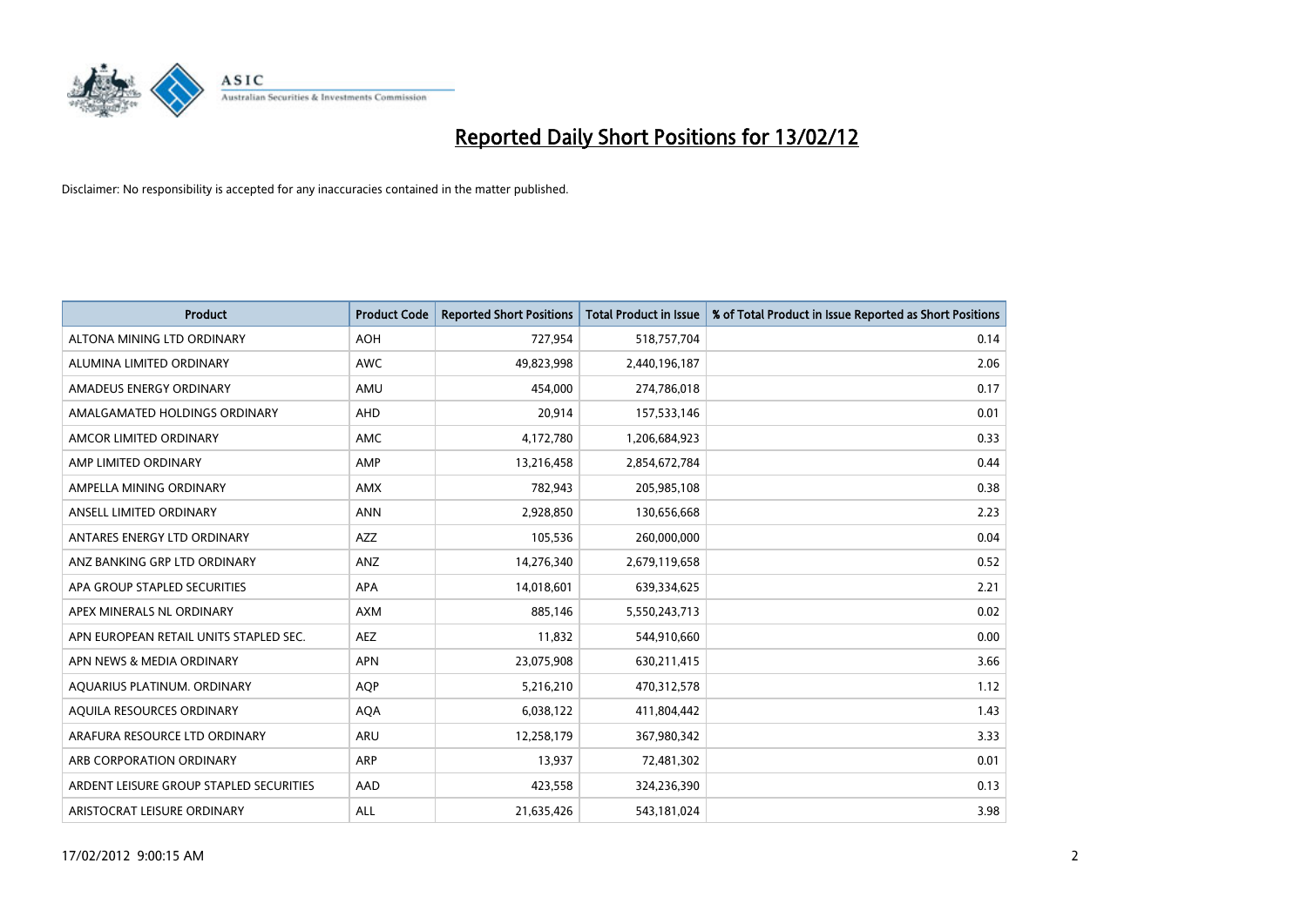

| <b>Product</b>                          | <b>Product Code</b> | <b>Reported Short Positions</b> | <b>Total Product in Issue</b> | % of Total Product in Issue Reported as Short Positions |
|-----------------------------------------|---------------------|---------------------------------|-------------------------------|---------------------------------------------------------|
| ASCIANO LIMITED ORDINARY                | <b>AIO</b>          | 4,459,178                       | 975,385,664                   | 0.43                                                    |
| ASG GROUP LIMITED ORDINARY              | ASZ                 | 171,613                         | 171,456,889                   | 0.10                                                    |
| ASPEN GROUP ORD/UNITS STAPLED           | <b>APZ</b>          | 1,054,679                       | 591,084,183                   | 0.17                                                    |
| ASPIRE MINING LTD ORDINARY              | <b>AKM</b>          | 493,879                         | 620,594,556                   | 0.07                                                    |
| <b>ASTON RES LTD ORDINARY</b>           | <b>AZT</b>          | 795,560                         | 204,668,861                   | 0.38                                                    |
| ASTRO JAP PROP GROUP STAPLED SECURITIES | AJA                 | 40,414                          | 58,445,002                    | 0.06                                                    |
| ASX LIMITED ORDINARY                    | ASX                 | 1,741,252                       | 175,136,729                   | 1.00                                                    |
| ATLAS IRON LIMITED ORDINARY             | <b>AGO</b>          | 17,139,867                      | 894,759,560                   | 1.89                                                    |
| AUCKLAND INTERNATION ORDINARY           | AIA                 | 39,998                          | 1,327,230,189                 | 0.00                                                    |
| <b>AURORA OIL &amp; GAS ORDINARY</b>    | <b>AUT</b>          | 8,955,888                       | 411,655,343                   | 2.15                                                    |
| AUSDRILL LIMITED ORDINARY               | ASL                 | 117,766                         | 303,288,155                   | 0.04                                                    |
| AUSENCO LIMITED ORDINARY                | AAX                 | 1,394,735                       | 123,258,843                   | 1.13                                                    |
| AUSGOLD LIMITED ORDINARY                | <b>AUC</b>          | 20,000                          | 119,768,473                   | 0.02                                                    |
| <b>AUSTAL LIMITED ORDINARY</b>          | ASB                 | 244,833                         | 188,069,638                   | 0.13                                                    |
| AUSTAR UNITED ORDINARY                  | <b>AUN</b>          | 11,204,002                      | 1,271,505,737                 | 0.87                                                    |
| AUSTBROKERS HOLDINGS ORDINARY           | <b>AUB</b>          | 2                               | 55,545,576                    | 0.00                                                    |
| AUSTIN ENGINEERING ORDINARY             | ANG                 | 56,443                          | 72,314,403                    | 0.08                                                    |
| <b>AUSTRALAND ASSETS ASSETS</b>         | AAZPB               | 1,168                           | 2,750,000                     | 0.04                                                    |
| AUSTRALAND PROPERTY STAPLED SECURITY    | <b>ALZ</b>          | 1,254,352                       | 576,846,597                   | 0.20                                                    |
| AUSTRALIAN AGRICULT. ORDINARY           | AAC                 | 842,849                         | 312,861,135                   | 0.26                                                    |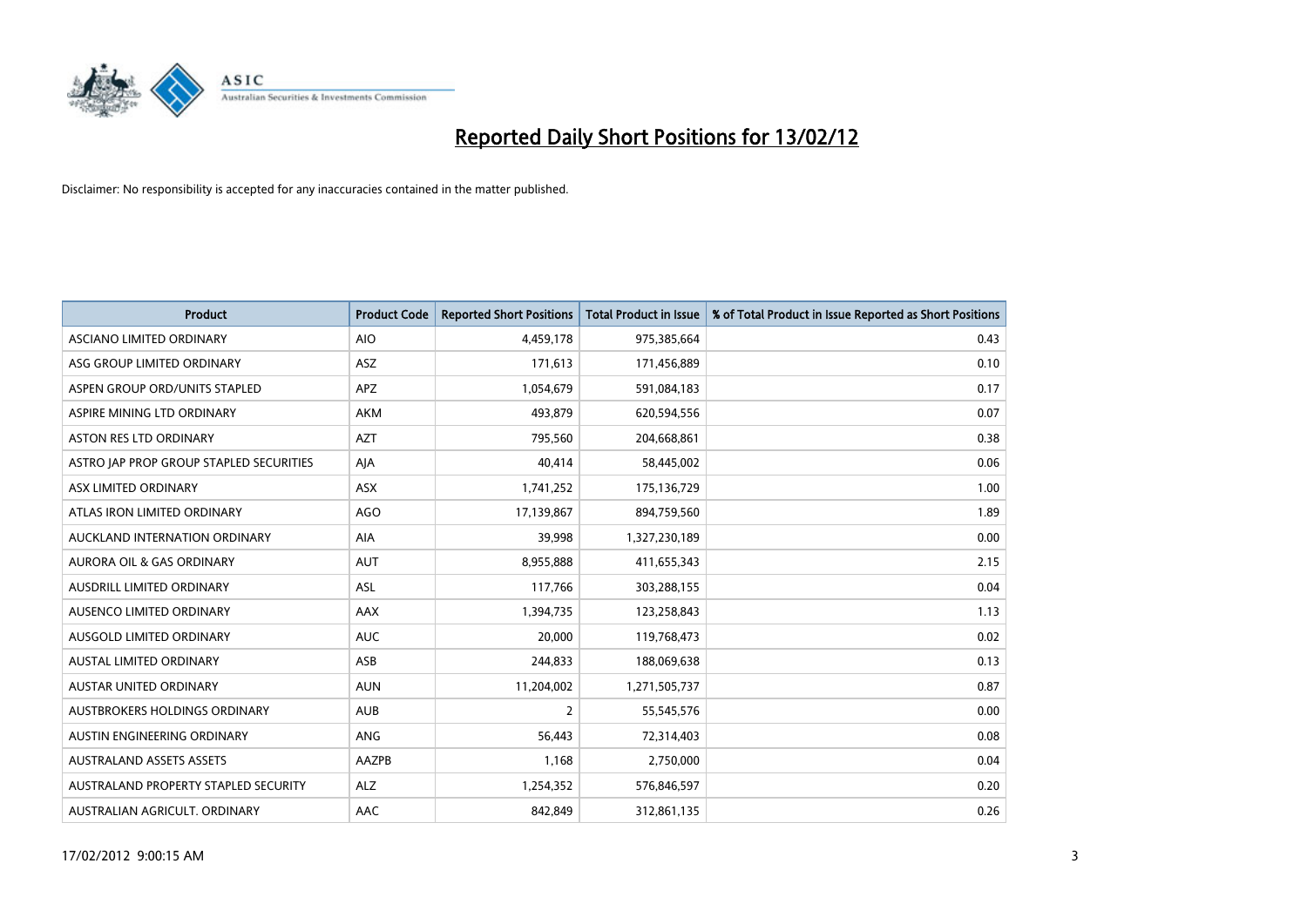

| <b>Product</b>                       | <b>Product Code</b> | <b>Reported Short Positions</b> | <b>Total Product in Issue</b> | % of Total Product in Issue Reported as Short Positions |
|--------------------------------------|---------------------|---------------------------------|-------------------------------|---------------------------------------------------------|
| <b>AUSTRALIAN EDUCATION UNITS</b>    | <b>AEU</b>          | 625,000                         | 175,465,397                   | 0.36                                                    |
| AUSTRALIAN INFRASTR. UNITS/ORDINARY  | <b>AIX</b>          | 12,241,576                      | 620,733,944                   | 1.97                                                    |
| AUSTRALIAN MINES LTD ORDINARY        | <b>AUZ</b>          | 1,400,000                       | 636,910,317                   | 0.22                                                    |
| AUSTRALIAN PHARM, ORDINARY           | API                 | 301,422                         | 488,115,883                   | 0.06                                                    |
| AUTOMOTIVE HOLDINGS ORDINARY         | AHE                 | 53,132                          | 260,579,682                   | 0.02                                                    |
| AVEXA LIMITED ORDINARY               | <b>AVX</b>          | 243,657                         | 847,688,779                   | 0.03                                                    |
| AWE LIMITED ORDINARY                 | AWE                 | 1,811,691                       | 521,871,941                   | 0.34                                                    |
| AZIMUTH RES LTD ORDINARY             | <b>AZH</b>          | 85,439                          | 382,309,058                   | 0.03                                                    |
| AZUMAH RESOURCES ORDINARY            | <b>AZM</b>          | 3,460,705                       | 282,020,356                   | 1.22                                                    |
| <b>BANDANNA ENERGY ORDINARY</b>      | <b>BND</b>          | 3,145,202                       | 528,481,199                   | 0.60                                                    |
| BANK OF QUEENSLAND. ORDINARY         | <b>BOQ</b>          | 7,769,845                       | 229,598,329                   | 3.38                                                    |
| <b>BASE RES LIMITED ORDINARY</b>     | <b>BSE</b>          | 1,205,440                       | 460,440,029                   | 0.26                                                    |
| <b>BATHURST RESOURCES ORDINARY</b>   | <b>BTU</b>          | 9,473,556                       | 691,447,997                   | 1.37                                                    |
| <b>BAUXITE RESOURCE LTD ORDINARY</b> | <b>BAU</b>          | 12,000                          | 235,379,896                   | 0.01                                                    |
| <b>BC IRON LIMITED ORDINARY</b>      | <b>BCI</b>          | 294,547                         | 103,711,000                   | 0.28                                                    |
| BEACH ENERGY LIMITED ORDINARY        | <b>BPT</b>          | 19,747,905                      | 1,112,199,119                 | 1.79                                                    |
| BEADELL RESOURCE LTD ORDINARY        | <b>BDR</b>          | 5,212,410                       | 657,906,946                   | 0.79                                                    |
| BENDIGO AND ADELAIDE ORDINARY        | <b>BEN</b>          | 6,416,284                       | 384, 372, 554                 | 1.66                                                    |
| BERKELEY RESOURCES ORDINARY          | <b>BKY</b>          | 182,573                         | 174,298,273                   | 0.10                                                    |
| BETASHARES ASX RES ETF UNITS         | <b>ORE</b>          | 88,570                          | 4,220,217                     | 2.10                                                    |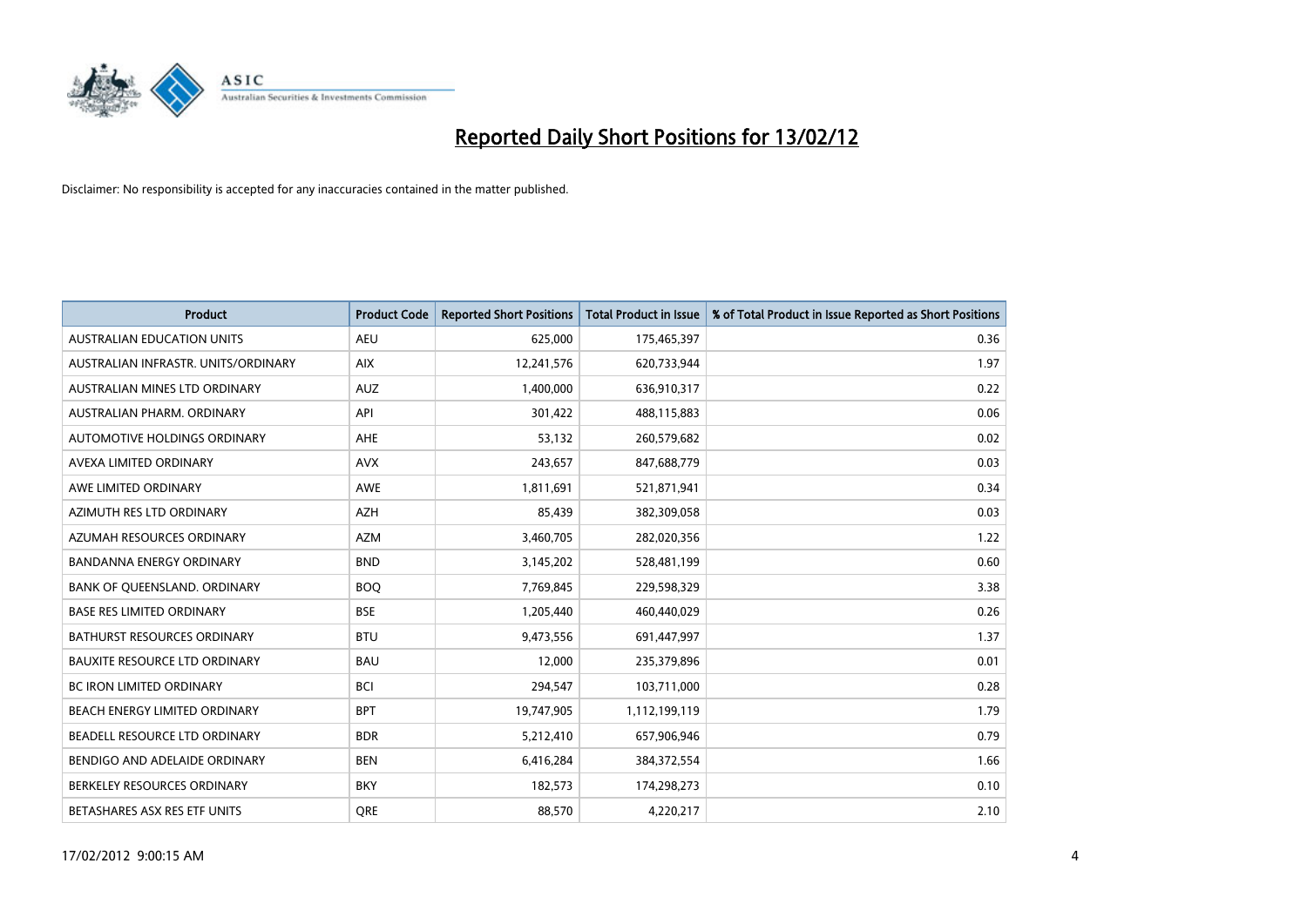

| Product                              | <b>Product Code</b> | <b>Reported Short Positions</b> | <b>Total Product in Issue</b> | % of Total Product in Issue Reported as Short Positions |
|--------------------------------------|---------------------|---------------------------------|-------------------------------|---------------------------------------------------------|
| <b>BHP BILLITON LIMITED ORDINARY</b> | <b>BHP</b>          | 23,089,340                      | 3,211,691,105                 | 0.70                                                    |
| <b>BILLABONG ORDINARY</b>            | <b>BBG</b>          | 28,616,234                      | 255,102,103                   | 11.17                                                   |
| <b>BIOTA HOLDINGS ORDINARY</b>       | <b>BTA</b>          | 1,504,709                       | 181,703,711                   | 0.82                                                    |
| <b>BISALLOY STEEL ORDINARY</b>       | <b>BIS</b>          | 84,480                          | 43,291,509                    | 0.20                                                    |
| BKI INVESTMENT LTD ORDINARY          | BKI                 | 508                             | 425,549,573                   | 0.00                                                    |
| <b>BLACKTHORN RESOURCES ORDINARY</b> | <b>BTR</b>          | 35,848                          | 122,918,000                   | 0.03                                                    |
| <b>BLUESCOPE STEEL LTD ORDINARY</b>  | <b>BSL</b>          | 29,304,496                      | 3,349,185,247                 | 0.88                                                    |
| <b>BOART LONGYEAR ORDINARY</b>       | <b>BLY</b>          | 4,642,748                       | 461,163,412                   | 1.00                                                    |
| <b>BOOM LOGISTICS ORDINARY</b>       | <b>BOL</b>          | 397,430                         | 468,663,585                   | 0.08                                                    |
| <b>BORAL LIMITED, ORDINARY</b>       | <b>BLD</b>          | 30,103,256                      | 744,729,957                   | 4.01                                                    |
| BOTSWANA METALS LTD ORDINARY         | <b>BML</b>          | 7,000                           | 143,717,013                   | 0.00                                                    |
| <b>BRADKEN LIMITED ORDINARY</b>      | <b>BKN</b>          | 2,861,911                       | 166,624,800                   | 1.71                                                    |
| <b>BRAMBLES LIMITED ORDINARY</b>     | <b>BXB</b>          | 14,764,958                      | 1,480,393,689                 | 0.98                                                    |
| <b>BREVILLE GROUP LTD ORDINARY</b>   | <b>BRG</b>          | 2,739                           | 130,095,322                   | 0.00                                                    |
| <b>BRICKWORKS LIMITED ORDINARY</b>   | <b>BKW</b>          | 26,460                          | 147,567,333                   | 0.02                                                    |
| <b>BROCKMAN RESOURCES ORDINARY</b>   | <b>BRM</b>          | 110,179                         | 144,803,151                   | 0.07                                                    |
| BT INVESTMENT MNGMNT ORDINARY        | <b>BTT</b>          | 1,141,752                       | 267,906,977                   | 0.43                                                    |
| <b>BURU ENERGY ORDINARY</b>          | <b>BRU</b>          | 5,900,034                       | 234,204,477                   | 2.53                                                    |
| <b>BWP TRUST ORDINARY UNITS</b>      | <b>BWP</b>          | 458,863                         | 520,012,793                   | 0.08                                                    |
| CABCHARGE AUSTRALIA ORDINARY         | CAB                 | 506,961                         | 120,437,014                   | 0.41                                                    |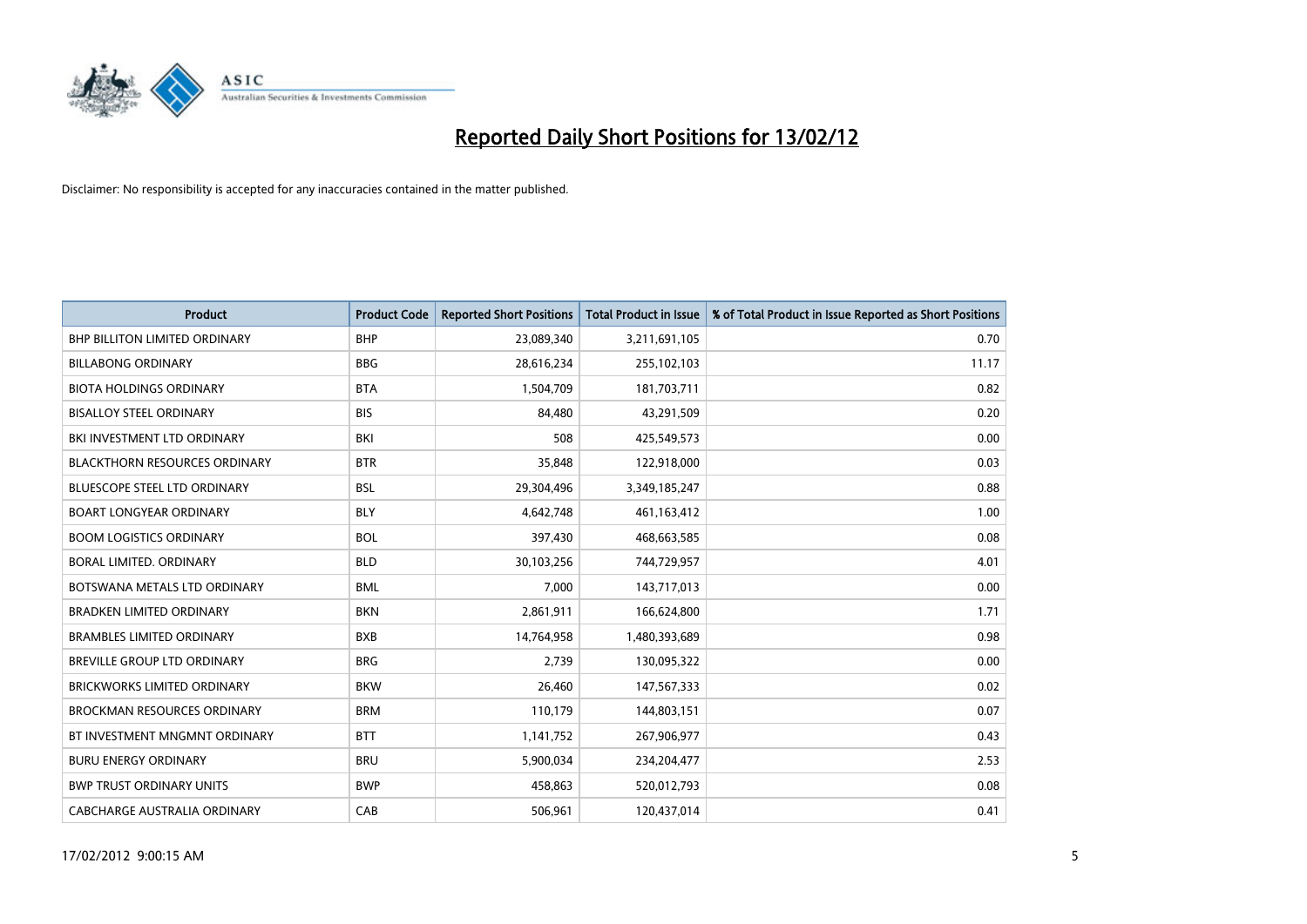

| <b>Product</b>                          | <b>Product Code</b> | <b>Reported Short Positions</b> | <b>Total Product in Issue</b> | % of Total Product in Issue Reported as Short Positions |
|-----------------------------------------|---------------------|---------------------------------|-------------------------------|---------------------------------------------------------|
| CALTEX AUSTRALIA ORDINARY               | <b>CTX</b>          | 6,123,474                       | 270,000,000                   | 2.25                                                    |
| <b>CAMPBELL BROTHERS ORDINARY</b>       | <b>CPB</b>          | 1,455,024                       | 67,503,411                    | 2.16                                                    |
| CAPE LAMBERT RES LTD ORDINARY           | <b>CFE</b>          | 576,457                         | 689,108,792                   | 0.08                                                    |
| CAR PARK TECH LTD ORDINARY              | <b>CPZ</b>          | 90,000                          | 133,358,602                   | 0.07                                                    |
| CARABELLA RES LTD ORDINARY              | <b>CLR</b>          | 5,000                           | 133,642,797                   | 0.00                                                    |
| <b>CARBON ENERGY ORDINARY</b>           | <b>CNX</b>          | 216,226                         | 768,960,293                   | 0.02                                                    |
| <b>CARDNO LIMITED ORDINARY</b>          | CDD                 | 584,542                         | 122,085,599                   | 0.48                                                    |
| CARDNO LIMITED RIGHTS 29-FEB-12 DEF     | <b>CDDR</b>         | 2,740                           | 13,565,067                    | 0.02                                                    |
| CARNARVON PETROLEUM ORDINARY            | <b>CVN</b>          | 735,160                         | 694,594,634                   | 0.10                                                    |
| <b>CARNEGIE WAVE ENERGY ORDINARY</b>    | <b>CWE</b>          | 83,000                          | 1,021,487,627                 | 0.01                                                    |
| CARPATHIAN RESOURCES ORDINARY           | <b>CPN</b>          | 75,000                          | 304,535,101                   | 0.02                                                    |
| CARPENTARIA EXP. LTD ORDINARY           | CAP                 | 9,777                           | 98,991,301                    | 0.01                                                    |
| CARSALES.COM LTD ORDINARY               | <b>CRZ</b>          | 13,886,998                      | 233,264,223                   | 5.95                                                    |
| <b>CASH CONVERTERS ORDINARY</b>         | CCV                 | 92,958                          | 379,761,025                   | 0.02                                                    |
| <b>CASPIAN OIL &amp; GAS ORDINARY</b>   | CIG                 | 50,000                          | 1,331,500,513                 | 0.00                                                    |
| <b>CELLNET GROUP ORDINARY</b>           | <b>CLT</b>          | 1,342                           | 60,978,107                    | 0.00                                                    |
| CENTRAL PETROLEUM ORDINARY              | <b>CTP</b>          | 4,149,684                       | 1,203,376,265                 | 0.34                                                    |
| CENTRO PROPERTIES UNITS/ORD STAPLED     | <b>CNP</b>          | 2,537                           | 972,414,514                   | 0.00                                                    |
| CENTRO RETAIL AUST ORD/UNIT STAPLED SEC | <b>CRF</b>          | 275,636                         | 1,340,723,189                 | 0.02                                                    |
| CENTRO RETAIL GROUP STAPLED SECURITIES  | <b>CER</b>          | 452,940                         | 2,286,399,424                 | 0.02                                                    |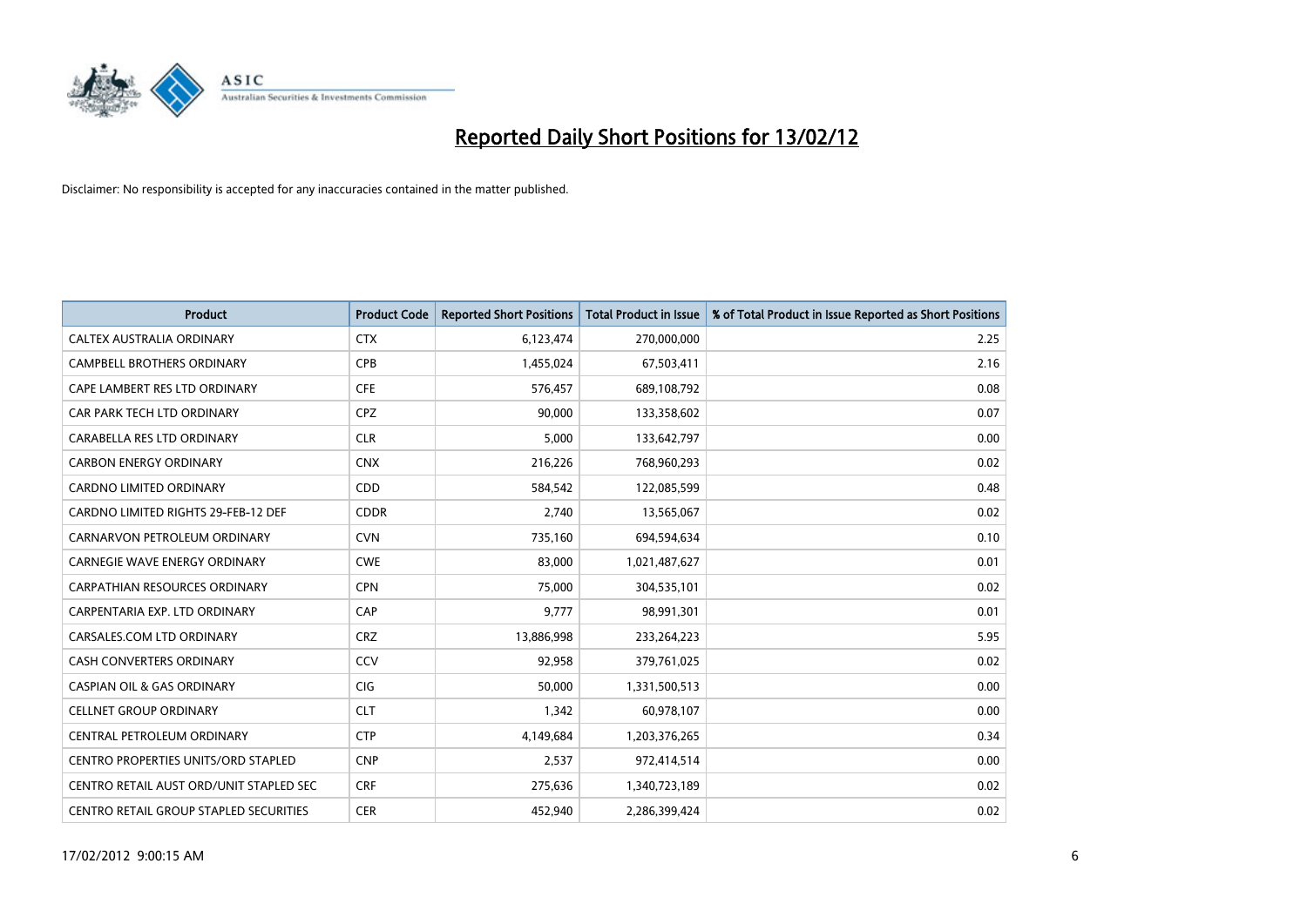

| <b>Product</b>                           | <b>Product Code</b> | <b>Reported Short Positions</b> | <b>Total Product in Issue</b> | % of Total Product in Issue Reported as Short Positions |
|------------------------------------------|---------------------|---------------------------------|-------------------------------|---------------------------------------------------------|
| <b>CERAMIC FUEL CELLS ORDINARY</b>       | <b>CFU</b>          | 694,244                         | 1,366,298,863                 | 0.05                                                    |
| CFS RETAIL PROPERTY UNITS                | <b>CFX</b>          | 76,038,505                      | 2,839,591,911                 | 2.69                                                    |
| CGA MINING LIMITED ORDINARY              | <b>CGX</b>          | 16,855                          | 333,725,726                   | 0.01                                                    |
| CHALICE GOLD MINES ORDINARY              | <b>CHN</b>          | 200                             | 250,030,886                   | 0.00                                                    |
| CHALLENGER DIV.PRO. STAPLED UNITS        | CDI                 | 98,017                          | 883,903,667                   | 0.00                                                    |
| <b>CHALLENGER INFRAST, STAPLED UNITS</b> | <b>CIF</b>          | 7,768                           | 316,223,785                   | 0.00                                                    |
| <b>CHALLENGER LIMITED ORDINARY</b>       | <b>CGF</b>          | 5,495,168                       | 552,169,544                   | 1.00                                                    |
| CHANDLER MACLEOD LTD ORDINARY            | <b>CMG</b>          | 11,970                          | 466,466,720                   | 0.00                                                    |
| CHARTER HALL GROUP STAPLED US PROHIBIT.  | <b>CHC</b>          | 111,775                         | 308,092,325                   | 0.02                                                    |
| <b>CHARTER HALL OFFICE UNIT</b>          | COO                 | 6,395,343                       | 493,319,730                   | 1.28                                                    |
| <b>CHARTER HALL RETAIL UNITS</b>         | <b>CQR</b>          | 993,683                         | 299,628,571                   | 0.33                                                    |
| <b>CHORUS LIMITED ORDINARY</b>           | <b>CNU</b>          | 1,460,983                       | 385,082,123                   | 0.38                                                    |
| CITIGOLD CORP LTD ORDINARY               | <b>CTO</b>          | 1,682,665                       | 1,105,078,301                 | 0.15                                                    |
| CLINUVEL PHARMACEUT, ORDINARY            | <b>CUV</b>          | 4,127                           | 30,856,956                    | 0.01                                                    |
| <b>CLOUGH LIMITED ORDINARY</b>           | <b>CLO</b>          | 221,544                         | 769,716,269                   | 0.03                                                    |
| COAL OF AFRICA LTD ORDINARY              | <b>CZA</b>          | 207,748                         | 662,484,573                   | 0.03                                                    |
| COALSPUR MINES LTD ORDINARY              | <b>CPL</b>          | 2,368,247                       | 620,659,899                   | 0.38                                                    |
| COCA-COLA AMATIL ORDINARY                | <b>CCL</b>          | 10,620,728                      | 759,567,552                   | 1.39                                                    |
| <b>COCHLEAR LIMITED ORDINARY</b>         | <b>COH</b>          | 5,120,535                       | 56,902,433                    | 9.01                                                    |
| COCKATOO COAL ORDINARY                   | <b>COK</b>          | 7,363,526                       | 1,016,196,908                 | 0.71                                                    |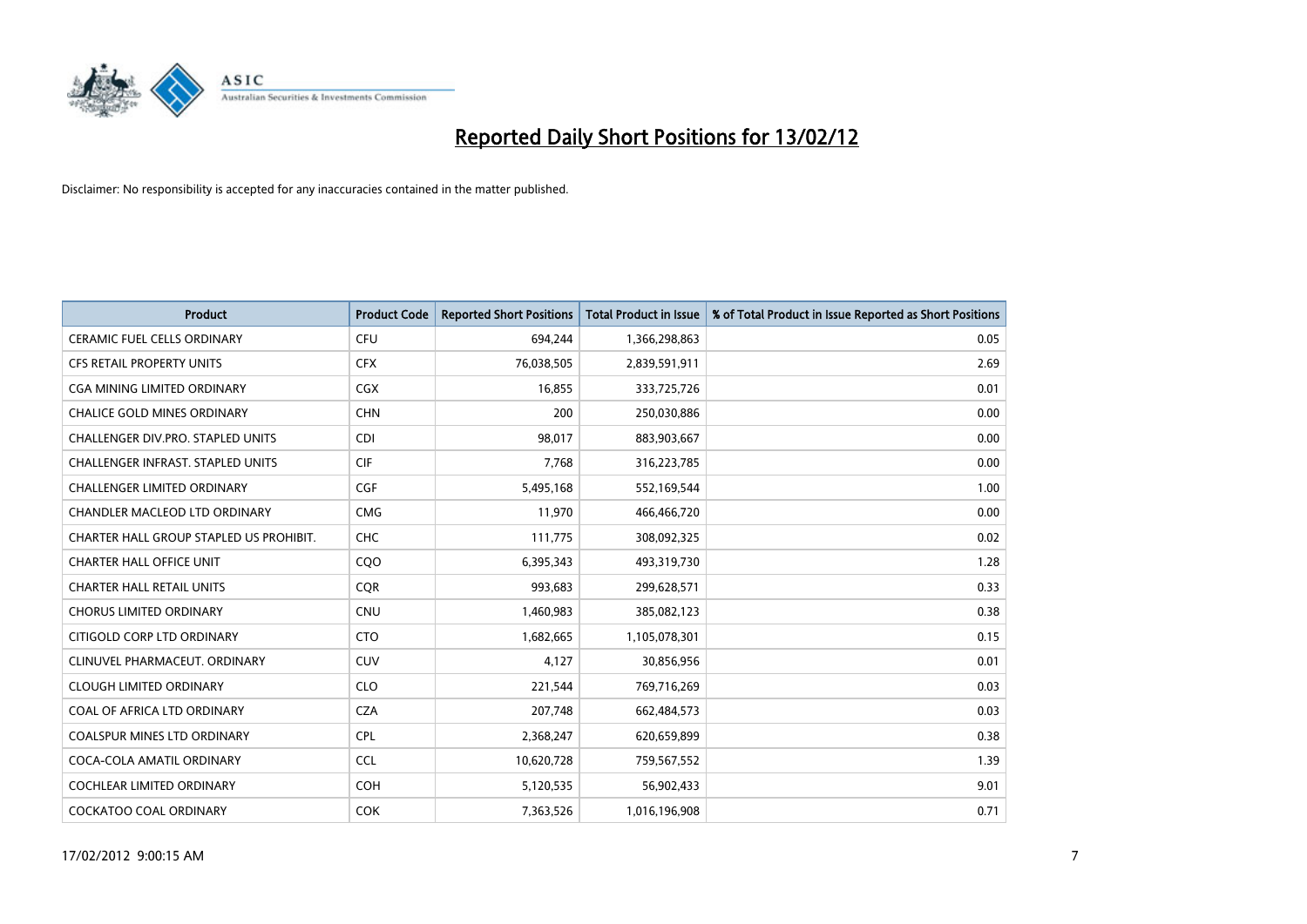

| <b>Product</b>                          | <b>Product Code</b> | <b>Reported Short Positions</b> | <b>Total Product in Issue</b> | % of Total Product in Issue Reported as Short Positions |
|-----------------------------------------|---------------------|---------------------------------|-------------------------------|---------------------------------------------------------|
| <b>CODAN LIMITED ORDINARY</b>           | <b>CDA</b>          | 2,777                           | 164,145,980                   | 0.00                                                    |
| COFFEY INTERNATIONAL ORDINARY           | <b>COF</b>          | 249                             | 239,260,027                   | 0.00                                                    |
| <b>COKAL LTD ORDINARY</b>               | <b>CKA</b>          | 392,815                         | 399,627,102                   | 0.10                                                    |
| COLLINS FOODS LTD ORDINARY              | <b>CKF</b>          | 326                             | 93,000,003                    | 0.00                                                    |
| COMMONWEALTH BANK, ORDINARY             | <b>CBA</b>          | 33,059,148                      | 1,581,280,593                 | 2.05                                                    |
| <b>COMMONWEALTH PROP ORDINARY UNITS</b> | <b>CPA</b>          | 28,348,374                      | 2,389,601,065                 | 1.18                                                    |
| <b>COMPASS RESOURCES ORDINARY</b>       | <b>CMR</b>          | 63,000                          | 1,403,744,100                 | 0.00                                                    |
| COMPUTERSHARE LTD ORDINARY              | <b>CPU</b>          | 6,611,823                       | 555,664,059                   | 1.17                                                    |
| CONSOLIDATED MEDIA, ORDINARY            | <b>CMI</b>          | 1,060,988                       | 561,834,996                   | 0.18                                                    |
| CONTANGO MICROCAP ORDINARY              | <b>CTN</b>          | 7,500                           | 147,467,406                   | 0.01                                                    |
| CONTINENTAL COAL LTD ORDINARY           | <b>CCC</b>          | 212,013                         | 399,224,054                   | 0.05                                                    |
| <b>COOPER ENERGY LTD ORDINARY</b>       | <b>COE</b>          | 126,539                         | 292,791,528                   | 0.04                                                    |
| <b>COPPER STRIKE LTD ORDINARY</b>       | <b>CSE</b>          | 714                             | 129,455,571                   | 0.00                                                    |
| <b>CORDLIFE LIMITED ORDINARY</b>        | CBB                 | $\mathbf{1}$                    | 150,887,354                   | 0.00                                                    |
| <b>CREDIT CORP GROUP ORDINARY</b>       | CCP                 | 9,112                           | 45,571,114                    | 0.02                                                    |
| <b>CROMWELL PROP STAPLED SECURITIES</b> | <b>CMW</b>          | 372,287                         | 1,113,061,036                 | 0.04                                                    |
| <b>CROWN LIMITED ORDINARY</b>           | <b>CWN</b>          | 4,251,848                       | 728,394,185                   | 0.58                                                    |
| <b>CSG LIMITED ORDINARY</b>             | CSV                 | 904,822                         | 282,567,499                   | 0.31                                                    |
| <b>CSL LIMITED ORDINARY</b>             | <b>CSL</b>          | 5,727,167                       | 519,371,923                   | 1.06                                                    |
| <b>CSR LIMITED ORDINARY</b>             | <b>CSR</b>          | 23,971,508                      | 506,000,315                   | 4.74                                                    |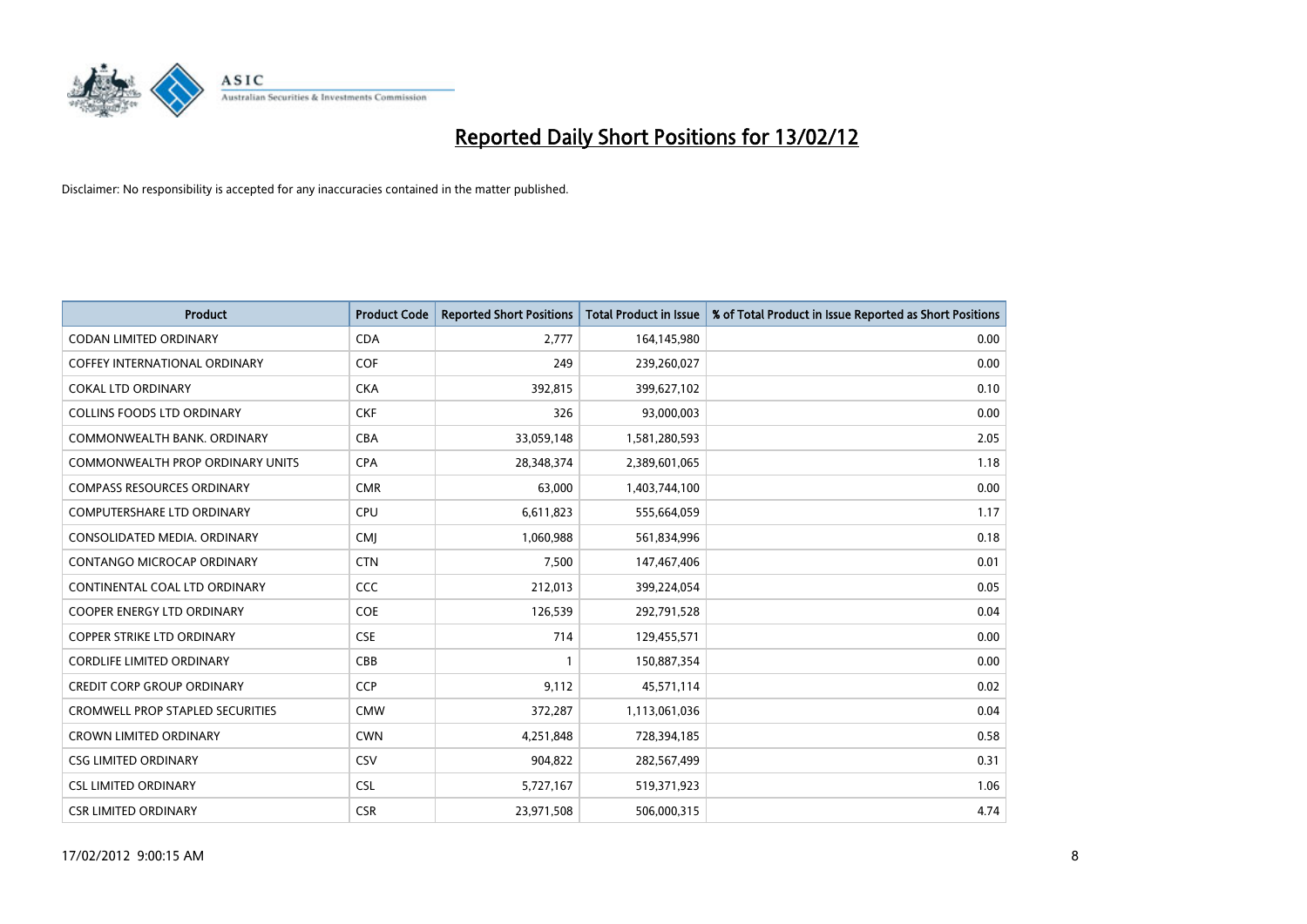

| <b>Product</b>                     | <b>Product Code</b> | <b>Reported Short Positions</b> | <b>Total Product in Issue</b> | % of Total Product in Issue Reported as Short Positions |
|------------------------------------|---------------------|---------------------------------|-------------------------------|---------------------------------------------------------|
| <b>CUDECO LIMITED ORDINARY</b>     | CDU                 | 2,886,003                       | 160,018,572                   | 1.79                                                    |
| CUE ENERGY RESOURCE ORDINARY       | <b>CUE</b>          | 1,544,295                       | 695,153,053                   | 0.22                                                    |
| <b>CUSTOMERS LIMITED ORDINARY</b>  | <b>CUS</b>          | 19,579                          | 134,869,357                   | 0.01                                                    |
| DART ENERGY LTD ORDINARY           | <b>DTE</b>          | 6,386,812                       | 734,931,470                   | 0.87                                                    |
| DAVID JONES LIMITED ORDINARY       | <b>DJS</b>          | 57,300,007                      | 524,940,325                   | 10.90                                                   |
| DECMIL GROUP LIMITED ORDINARY      | <b>DCG</b>          | 91,396                          | 165,692,757                   | 0.05                                                    |
| DEEP YELLOW LIMITED ORDINARY       | DYL                 | 753                             | 1,128,736,403                 | 0.00                                                    |
| DEVINE LIMITED ORDINARY            | <b>DVN</b>          | 1,011                           | 158,730,556                   | 0.00                                                    |
| DEXUS PROPERTY GROUP STAPLED UNITS | <b>DXS</b>          | 26,365,954                      | 4,839,024,176                 | 0.53                                                    |
| DISCOVERY METALS LTD ORDINARY      | <b>DML</b>          | 7,943,817                       | 442,128,231                   | 1.80                                                    |
| DOMINO PIZZA ENTERPR ORDINARY      | <b>DMP</b>          | 36,539                          | 69,174,674                    | 0.05                                                    |
| DOWNER EDI LIMITED ORDINARY        | <b>DOW</b>          | 6,014,072                       | 429,100,296                   | 1.39                                                    |
| DRILLSEARCH ENERGY ORDINARY        | <b>DLS</b>          | 1,314,967                       | 305,176,742                   | 0.44                                                    |
| DUET GROUP STAPLED US PROHIBIT.    | <b>DUE</b>          | 13,520,581                      | 1,091,628,341                 | 1.24                                                    |
| DULUXGROUP LIMITED ORDINARY        | <b>DLX</b>          | 8,969,202                       | 367,456,259                   | 2.42                                                    |
| ECHO ENTERTAINMENT ORDINARY        | EGP                 | 5,956,427                       | 688,019,737                   | 0.86                                                    |
| ELDERS LIMITED ORDINARY            | <b>ELD</b>          | 13,804,368                      | 448,598,480                   | 3.08                                                    |
| ELDORADO GOLD CORP CDI 1:1         | EAU                 | 39,829                          | 9,209,510                     | 0.42                                                    |
| ELEMENTAL MINERALS ORDINARY        | <b>ELM</b>          | 286,344                         | 229,037,236                   | 0.12                                                    |
| ELEMENTOS LIMITED ORDINARY         | ELT                 | 16                              | 82,383,526                    | 0.00                                                    |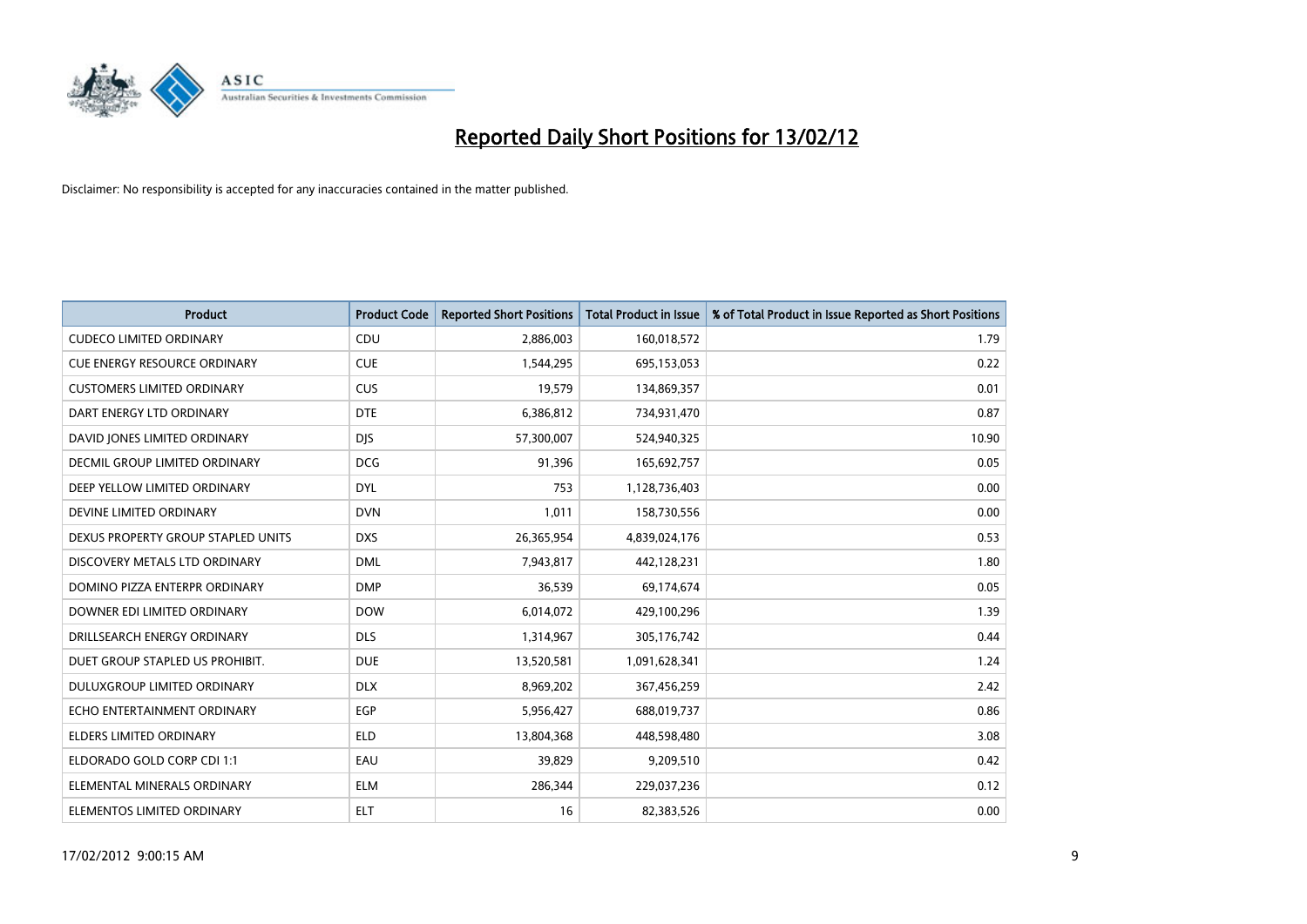

| <b>Product</b>                        | <b>Product Code</b> | <b>Reported Short Positions</b> | <b>Total Product in Issue</b> | % of Total Product in Issue Reported as Short Positions |
|---------------------------------------|---------------------|---------------------------------|-------------------------------|---------------------------------------------------------|
| ELIXIR PETROLEUM LTD ORDINARY         | <b>EXR</b>          | 324,400                         | 217,288,472                   | 0.15                                                    |
| <b>EMECO HOLDINGS ORDINARY</b>        | <b>EHL</b>          | 1,444,136                       | 631,237,586                   | 0.22                                                    |
| <b>ENDEAVOUR MIN CORP CDI 1:1</b>     | <b>EVR</b>          | 22,931                          | 123,748,715                   | 0.01                                                    |
| ENERGY RESOURCES ORDINARY 'A'         | <b>ERA</b>          | 5,452,700                       | 517,725,062                   | 1.03                                                    |
| <b>ENERGY WORLD CORPOR, ORDINARY</b>  | <b>EWC</b>          | 46,244,183                      | 1,734,166,672                 | 2.68                                                    |
| <b>ENTEK ENERGY LTD ORDINARY</b>      | ETE                 | 489,903                         | 510,657,387                   | 0.10                                                    |
| <b>ENTELLECT LIMITED ORDINARY</b>     | <b>ESN</b>          | 464,050                         | 985,337,932                   | 0.05                                                    |
| ENVESTRA LIMITED ORDINARY             | <b>ENV</b>          | 1,048,069                       | 1,547,890,032                 | 0.06                                                    |
| EVOLUTION MINING LTD ORDINARY         | <b>EVN</b>          | 310,874                         | 700,995,107                   | 0.04                                                    |
| <b>EXCO RESOURCES LTD ORDINARY</b>    | <b>EXS</b>          | 5,560                           | 356,044,187                   | 0.00                                                    |
| EXOMA ENERGY LIMITED ORDINARY         | <b>EXE</b>          | 281,678                         | 417,357,759                   | 0.07                                                    |
| <b>EXTRACT RESOURCES ORDINARY</b>     | <b>EXT</b>          | 3,660,629                       | 251,159,163                   | 1.45                                                    |
| FAIRFAX MEDIA LTD ORDINARY            | <b>FXI</b>          | 276,230,519                     | 2,351,955,725                 | 11.77                                                   |
| <b>FANTASTIC HOLDINGS ORDINARY</b>    | <b>FAN</b>          | 21,415                          | 102,739,538                   | 0.02                                                    |
| <b>FAR LTD ORDINARY</b>               | <b>FAR</b>          | 21,000,000                      | 2,150,080,157                 | 0.98                                                    |
| FISHER & PAYKEL APP. ORDINARY         | <b>FPA</b>          | 18,298                          | 724,235,162                   | 0.00                                                    |
| FKP PROPERTY GROUP STAPLED SECURITIES | <b>FKP</b>          | 28,363,773                      | 1,197,968,723                 | 2.35                                                    |
| FLEETWOOD CORP ORDINARY               | <b>FWD</b>          | 230,010                         | 58,850,214                    | 0.39                                                    |
| FLETCHER BUILDING ORDINARY            | <b>FBU</b>          | 11,396,379                      | 680,739,504                   | 1.69                                                    |
| FLEXIGROUP LIMITED ORDINARY           | FXL                 | 57,534                          | 279,268,329                   | 0.02                                                    |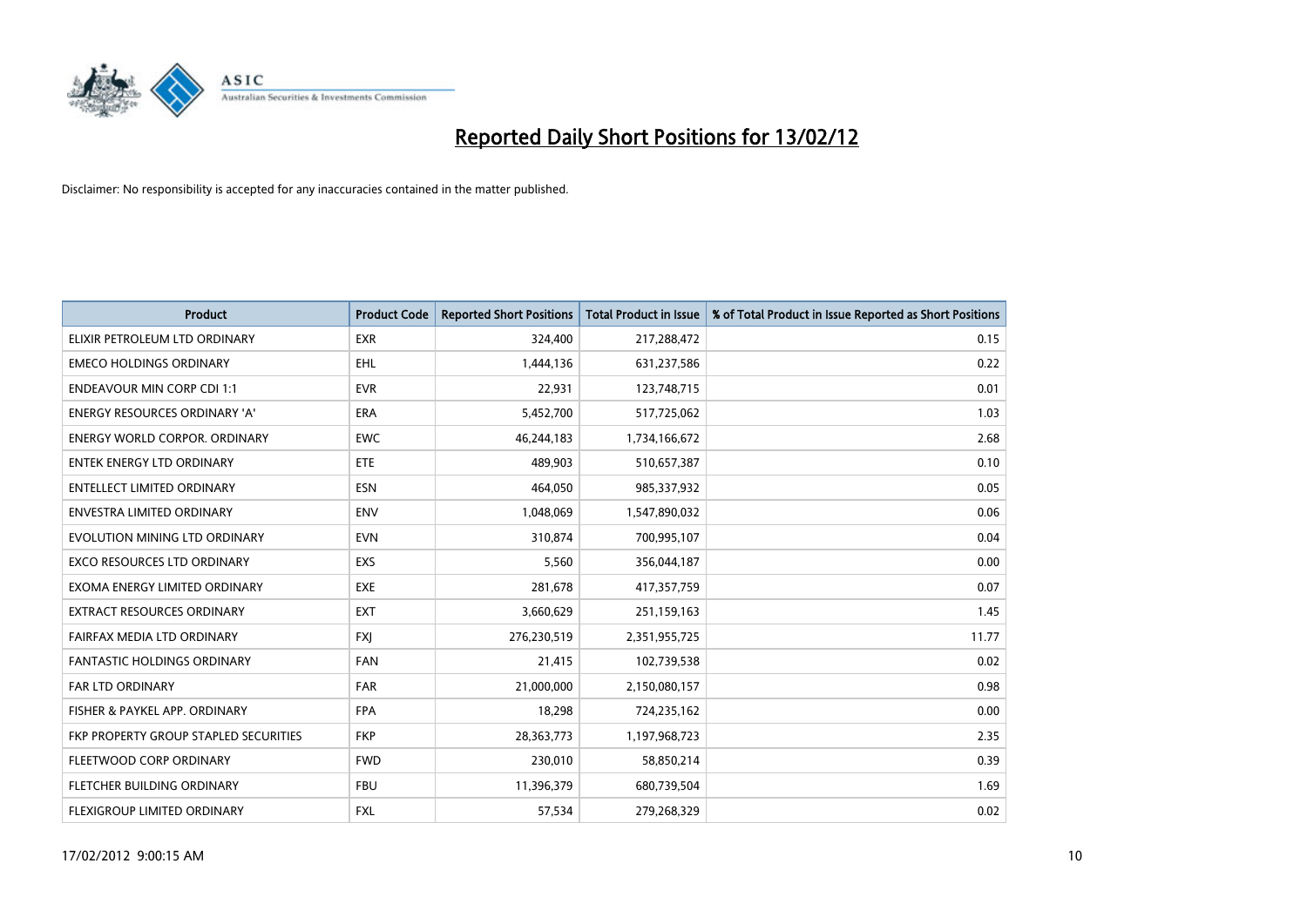

| <b>Product</b>                            | <b>Product Code</b> | <b>Reported Short Positions</b> | <b>Total Product in Issue</b> | % of Total Product in Issue Reported as Short Positions |
|-------------------------------------------|---------------------|---------------------------------|-------------------------------|---------------------------------------------------------|
| <b>FLIGHT CENTRE ORDINARY</b>             | <b>FLT</b>          | 9,322,882                       | 100,009,946                   | 9.29                                                    |
| FLINDERS MINES LTD ORDINARY               | <b>FMS</b>          | 31,159,821                      | 1,821,300,404                 | 1.71                                                    |
| <b>FOCUS MINERALS LTD ORDINARY</b>        | <b>FML</b>          | 1,406,679                       | 4,320,773,701                 | 0.02                                                    |
| FORGE GROUP LIMITED ORDINARY              | FGE                 | 135,739                         | 83,469,014                    | 0.15                                                    |
| FORTE ENERGY NL ORDINARY                  | FTE                 | 2,667,039                       | 695,589,311                   | 0.38                                                    |
| FORTESCUE METALS GRP ORDINARY             | <b>FMG</b>          | 60,486,444                      | 3,113,798,659                 | 1.93                                                    |
| <b>FUNTASTIC LIMITED ORDINARY</b>         | <b>FUN</b>          | 322,528                         | 347,956,819                   | 0.09                                                    |
| <b>G.U.D. HOLDINGS ORDINARY</b>           | GUD                 | 467,495                         | 70,107,387                    | 0.66                                                    |
| <b>GALAXY RESOURCES ORDINARY</b>          | GXY                 | 2,789,982                       | 323,327,000                   | 0.85                                                    |
| <b>GEODYNAMICS LIMITED ORDINARY</b>       | GDY                 | 35,073                          | 406,452,608                   | 0.01                                                    |
| <b>GINDALBIE METALS LTD ORDINARY</b>      | GBG                 | 28,834,012                      | 1,247,487,454                 | 2.31                                                    |
| <b>GLOBAL MINING ORDINARY</b>             | GMI                 | 8,951                           | 181,898,994                   | 0.00                                                    |
| <b>GLOUCESTER COAL ORDINARY</b>           | GCL                 | 654,261                         | 202,905,967                   | 0.32                                                    |
| <b>GME RESOURCES LTD ORDINARY</b>         | <b>GME</b>          | 800                             | 322,635,902                   | 0.00                                                    |
| <b>GOLDEN WEST RESOURCE ORDINARY</b>      | <b>GWR</b>          | 1,617                           | 192,142,447                   | 0.00                                                    |
| <b>GOODMAN FIELDER. ORDINARY</b>          | <b>GFF</b>          | 87,544,706                      | 1,955,559,207                 | 4.49                                                    |
| <b>GOODMAN GROUP STAPLED US PROHIBIT.</b> | GMG                 | 29,767,622                      | 7,699,816,741                 | 0.38                                                    |
| <b>GPT GROUP STAPLED SEC.</b>             | GPT                 | 15,516,043                      | 1,809,449,764                 | 0.86                                                    |
| <b>GRAINCORP LIMITED A CLASS ORDINARY</b> | <b>GNC</b>          | 627,244                         | 198,318,900                   | 0.31                                                    |
| <b>GRANGE RESOURCES. ORDINARY</b>         | GRR                 | 387,201                         | 1,154,359,727                 | 0.03                                                    |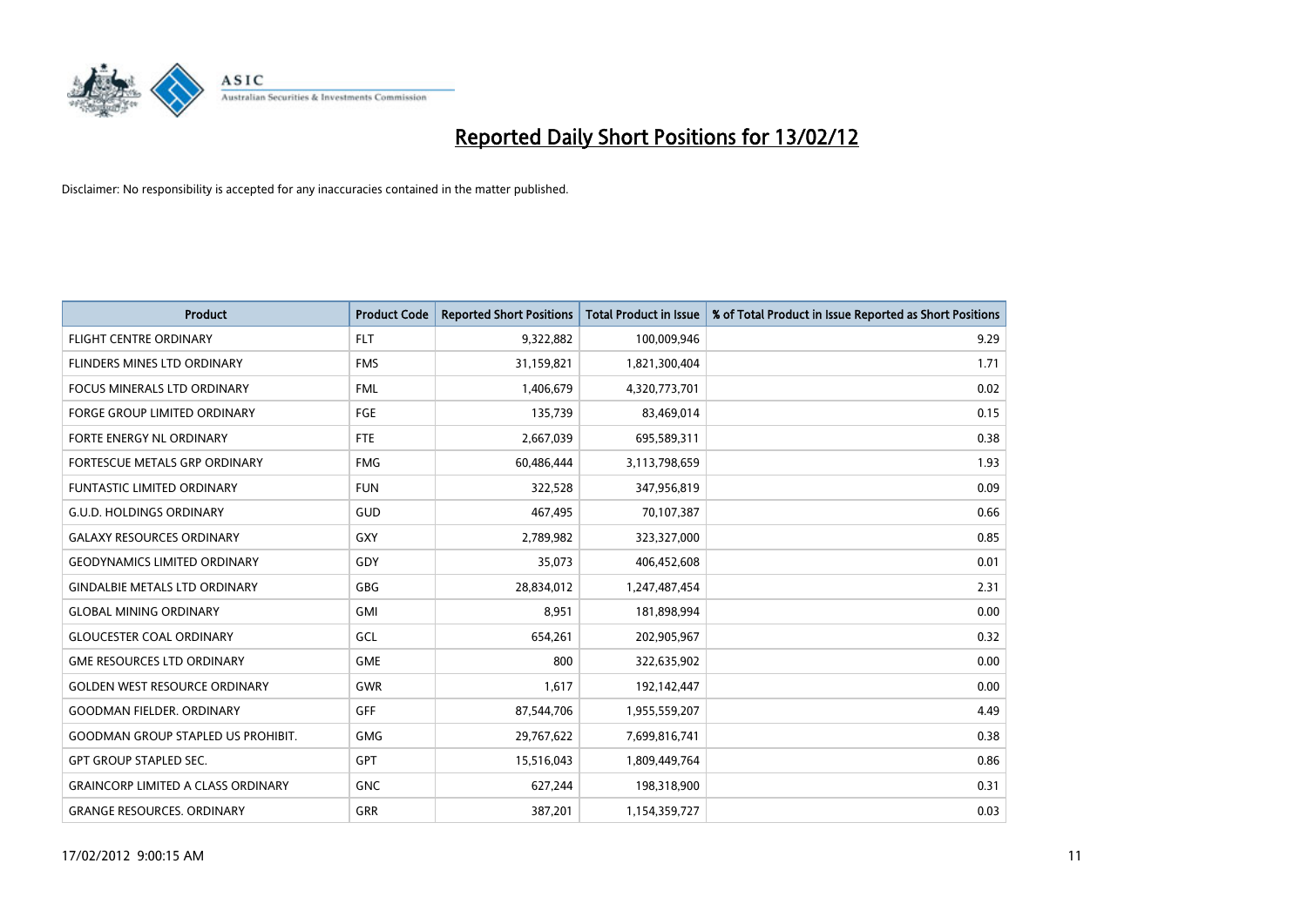

| <b>Product</b>                                   | <b>Product Code</b> | <b>Reported Short Positions</b> | <b>Total Product in Issue</b> | % of Total Product in Issue Reported as Short Positions |
|--------------------------------------------------|---------------------|---------------------------------|-------------------------------|---------------------------------------------------------|
| <b>GREENCAP LIMITED ORDINARY</b>                 | GCG                 | 1                               | 262,515,385                   | 0.00                                                    |
| <b>GREENLAND MIN EN LTD ORDINARY</b>             | GGG                 | 3,285,539                       | 416,390,488                   | 0.77                                                    |
| <b>GROWTHPOINT PROPERTY ORD/UNIT STAPLED SEC</b> | GOZ                 | 109,261                         | 291,904,374                   | 0.04                                                    |
| <b>GRYPHON MINERALS LTD ORDINARY</b>             | GRY                 | 1,612,446                       | 348,164,983                   | 0.46                                                    |
| <b>GUILDFORD COAL LTD ORDINARY</b>               | <b>GUF</b>          | 1,472,971                       | 239,649,486                   | 0.60                                                    |
| <b>GUINNESS PEAT GROUP. CDI 1:1</b>              | GPG                 | 100,054                         | 282,370,983                   | 0.04                                                    |
| <b>GUNNS LIMITED ORDINARY</b>                    | <b>GNS</b>          | 51,505,014                      | 848,401,559                   | 6.05                                                    |
| <b>GWA GROUP LTD ORDINARY</b>                    | <b>GWA</b>          | 11,817,398                      | 301,525,014                   | 3.91                                                    |
| HARVEY NORMAN ORDINARY                           | <b>HVN</b>          | 71,305,376                      | 1,062,316,784                 | 6.72                                                    |
| HASTIE GROUP LIMITED ORDINARY                    | <b>HST</b>          | 227,033                         | 137,353,504                   | 0.16                                                    |
| HASTINGS DIVERSIFIED STAPLED SECURITY            | <b>HDF</b>          | 2,889,847                       | 530,001,072                   | 0.54                                                    |
| <b>HAVILAH RESOURCES NL ORDINARY</b>             | <b>HAV</b>          | 60,177                          | 101,311,223                   | 0.06                                                    |
| HEARTWARE INT INC CDI 35:1                       | <b>HIN</b>          | 272,008                         | 43,772,855                    | 0.62                                                    |
| <b>HENDERSON GROUP CDI 1:1</b>                   | <b>HGG</b>          | 11,836,511                      | 662,714,927                   | 1.78                                                    |
| HFA HOLDINGS LIMITED ORDINARY                    | <b>HFA</b>          | 16,273                          | 117,332,831                   | 0.01                                                    |
| <b>HIGHLANDS PACIFIC ORDINARY</b>                | <b>HIG</b>          | 2,596,036                       | 686,082,148                   | 0.38                                                    |
| HILLGROVE RES LTD ORDINARY                       | <b>HGO</b>          | 7,149,760                       | 793,698,575                   | 0.90                                                    |
| HILLS HOLDINGS LTD ORDINARY                      | <b>HIL</b>          | 3,624,923                       | 246,349,244                   | 1.47                                                    |
| HORIZON OIL LIMITED ORDINARY                     | <b>HZN</b>          | 25,520,024                      | 1,130,811,515                 | 2.26                                                    |
| <b>ICON ENERGY LIMITED ORDINARY</b>              | <b>ICN</b>          | 1,563                           | 469,301,394                   | 0.00                                                    |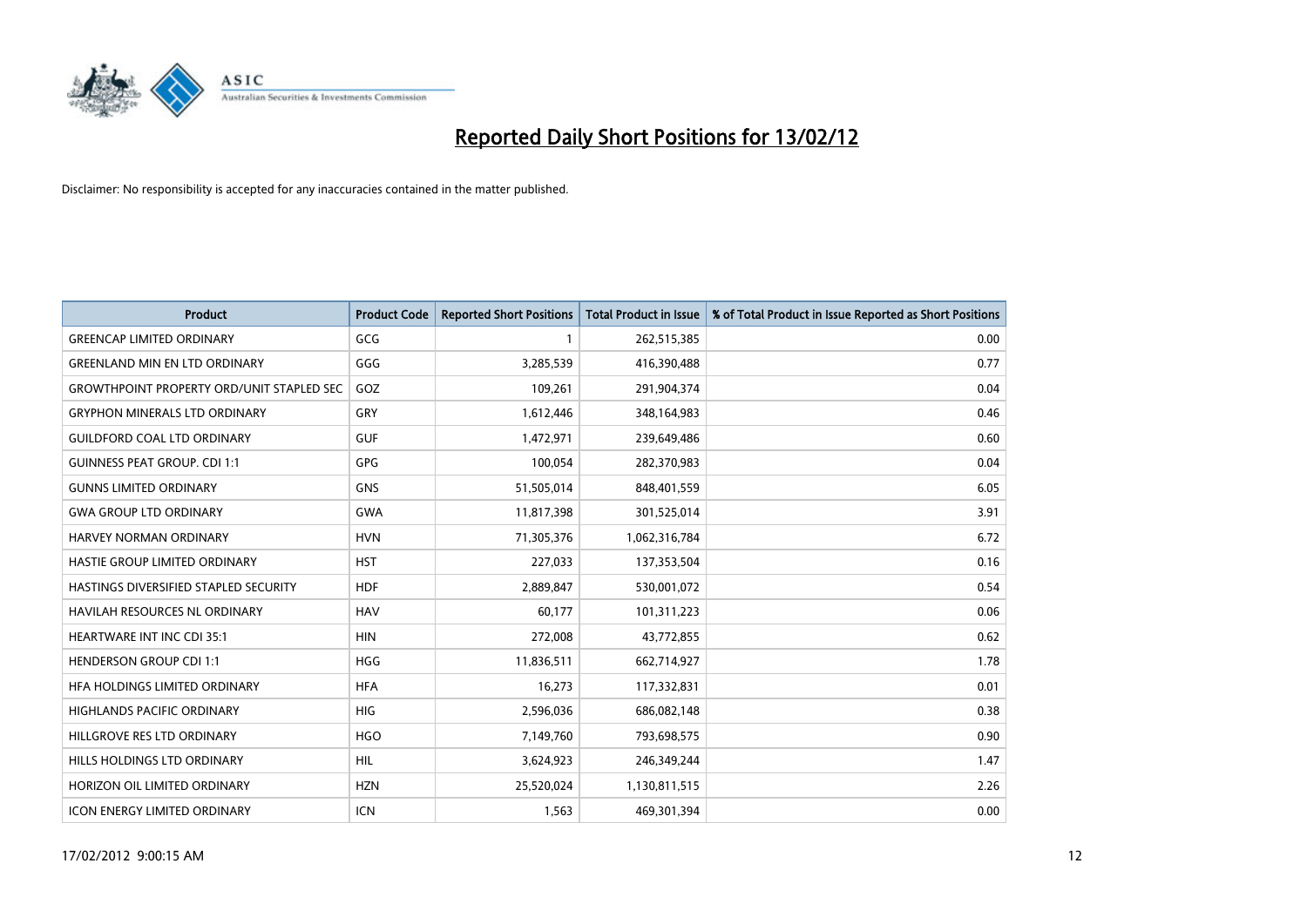

| <b>Product</b>                                | <b>Product Code</b> | <b>Reported Short Positions</b> | <b>Total Product in Issue</b> | % of Total Product in Issue Reported as Short Positions |
|-----------------------------------------------|---------------------|---------------------------------|-------------------------------|---------------------------------------------------------|
| <b>IINET LIMITED ORDINARY</b>                 | <b>IIN</b>          | 179,596                         | 160,968,847                   | 0.11                                                    |
| <b>ILUKA RESOURCES ORDINARY</b>               | ILU                 | 20,360,363                      | 418,700,517                   | 4.85                                                    |
| <b>IMDEX LIMITED ORDINARY</b>                 | <b>IMD</b>          | 770,805                         | 205,055,435                   | 0.37                                                    |
| IMF (AUSTRALIA) LTD ORDINARY                  | <b>IMF</b>          | 360,690                         | 123,828,193                   | 0.28                                                    |
| <b>IMX RESOURCES LTD ORDINARY</b>             | <b>IXR</b>          | 20,000                          | 262,612,803                   | 0.01                                                    |
| <b>INCITEC PIVOT ORDINARY</b>                 | IPL                 | 7,303,056                       | 1,628,730,107                 | 0.43                                                    |
| <b>INDEPENDENCE GROUP ORDINARY</b>            | <b>IGO</b>          | 6,553,676                       | 232,882,535                   | 2.78                                                    |
| INDOPHIL RESOURCES ORDINARY                   | <b>IRN</b>          | 864,927                         | 1,203,146,194                 | 0.05                                                    |
| <b>INDUSTREA LIMITED ORDINARY</b>             | IDL                 | 975,586                         | 368,992,435                   | 0.26                                                    |
| <b>INFIGEN ENERGY STAPLED SECURITIES</b>      | <b>IFN</b>          | 4,992,628                       | 762,265,972                   | 0.67                                                    |
| ING RE COM GROUP STAPLED SECURITIES           | ILF.                | 3,583                           | 441,029,194                   | 0.00                                                    |
| <b>INSURANCE AUSTRALIA ORDINARY</b>           | <b>IAG</b>          | 6,646,062                       | 2,079,034,021                 | 0.31                                                    |
| <b>INTEGRA MINING LTD, ORDINARY</b>           | <b>IGR</b>          | 4,481,505                       | 846,293,881                   | 0.52                                                    |
| <b>INTREPID MINES ORDINARY</b>                | <b>IAU</b>          | 3,644,454                       | 524,390,041                   | 0.70                                                    |
| <b>INVESTA OFFICE FUND STAPLED SECURITIES</b> | <b>IOF</b>          | 4,480,290                       | 2,657,463,999                 | 0.16                                                    |
| <b>INVOCARE LIMITED ORDINARY</b>              | <b>IVC</b>          | 1,976,481                       | 110,030,298                   | 1.79                                                    |
| ION LIMITED ORDINARY                          | <b>ION</b>          | 164,453                         | 256,365,105                   | 0.06                                                    |
| <b>IOOF HOLDINGS LTD ORDINARY</b>             | IFL                 | 694,793                         | 229,794,395                   | 0.29                                                    |
| <b>IRESS MARKET TECH. ORDINARY</b>            | <b>IRE</b>          | 1,483,793                       | 127,036,010                   | 1.16                                                    |
| <b>IRON ORE HOLDINGS ORDINARY</b>             | <b>IOH</b>          | 14,525                          | 166,087,005                   | 0.01                                                    |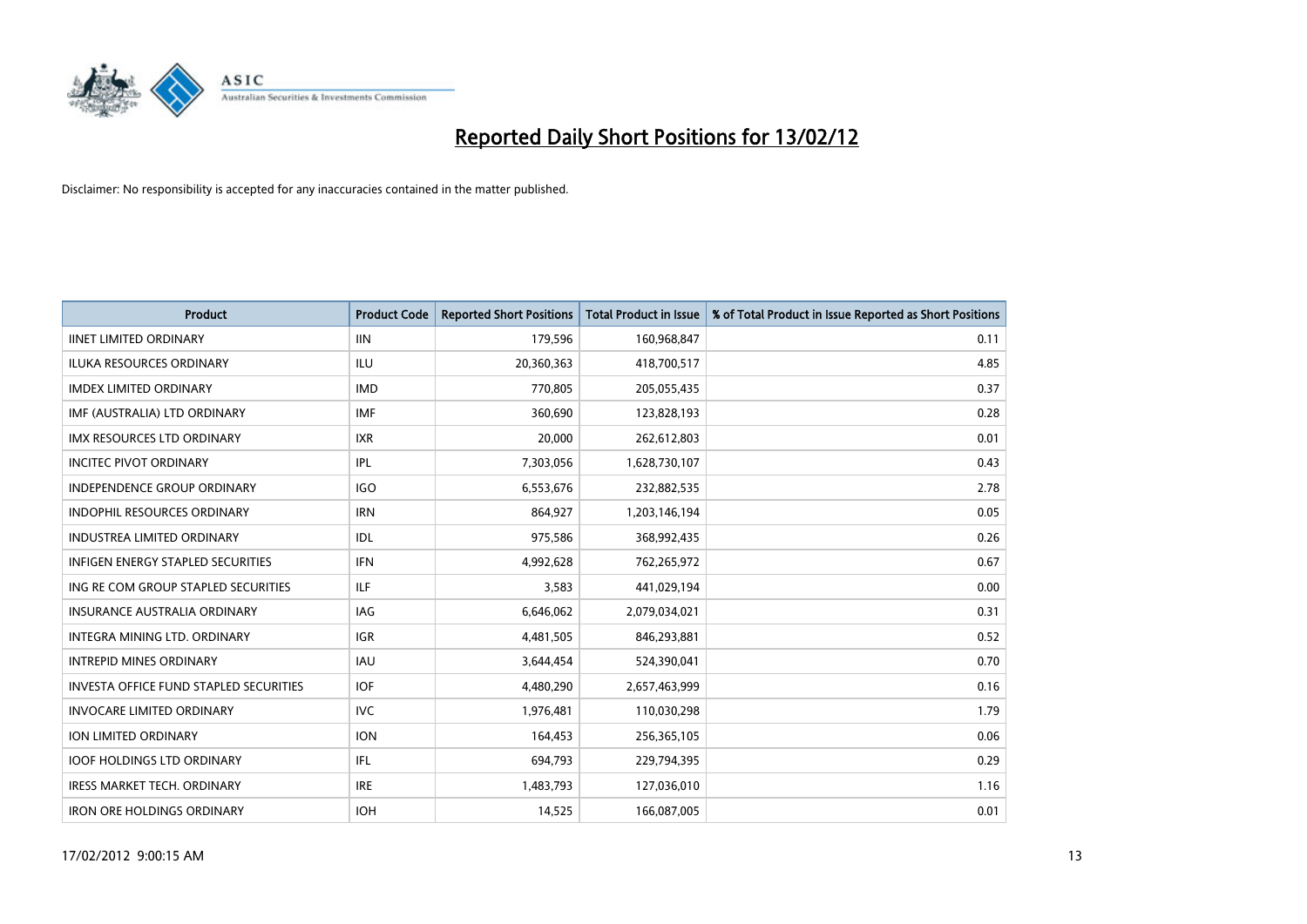

| <b>Product</b>                            | <b>Product Code</b> | <b>Reported Short Positions</b> | <b>Total Product in Issue</b> | % of Total Product in Issue Reported as Short Positions |
|-------------------------------------------|---------------------|---------------------------------|-------------------------------|---------------------------------------------------------|
| ISHARES MSCI AUS 200 ISHARES MSCI AUS 200 | <b>IOZ</b>          | 71,773                          | 4,052,373                     | 1.77                                                    |
| ISHARES S&P HIGH DIV ISHARES S&P HIGH DIV | <b>IHD</b>          | 99,978                          | 2,703,027                     | 3.70                                                    |
| ISHARES SMALL ORDS ISHARES SMALL ORDS     | <b>ISO</b>          | 569,126                         | 5,403,165                     | 10.53                                                   |
| <b>IVANHOE AUSTRALIA ORDINARY</b>         | <b>IVA</b>          | 2,113,584                       | 552,385,295                   | 0.37                                                    |
| JAMES HARDIE INDUST CHESS DEPOSITARY INT  | <b>IHX</b>          | 16,556,972                      | 435,746,077                   | 3.78                                                    |
| <b>JAMESON RESOURCES ORDINARY</b>         | <b>JAL</b>          | 1,600,000                       | 142,001,227                   | 1.13                                                    |
| <b>JB HI-FI LIMITED ORDINARY</b>          | <b>JBH</b>          | 21,769,511                      | 98,833,643                    | 22.03                                                   |
| <b>JUPITER MINES ORDINARY</b>             | <b>IMS</b>          | 634                             | 1,806,834,044                 | 0.00                                                    |
| <b>KAGARA LTD ORDINARY</b>                | KZL                 | 15,394,624                      | 798,953,117                   | 1.92                                                    |
| KANGAROO RES LTD ORDINARY                 | <b>KRL</b>          | 2,435                           | 3,434,430,012                 | 0.00                                                    |
| KAROON GAS AUSTRALIA ORDINARY             | <b>KAR</b>          | 2,421,700                       | 221,420,769                   | 1.08                                                    |
| KATHMANDU HOLD LTD ORDINARY               | <b>KMD</b>          | 1,386,807                       | 200,000,000                   | 0.69                                                    |
| <b>KBL MINING LIMITED ORDINARY</b>        | <b>KBL</b>          | 1,820                           | 178,264,362                   | 0.00                                                    |
| <b>KEYBRIDGE CAPITAL ORDINARY</b>         | <b>KBC</b>          | 6,000                           | 172,070,564                   | 0.00                                                    |
| KINGSGATE CONSOLID. ORDINARY              | <b>KCN</b>          | 4,516,633                       | 140,956,241                   | 3.21                                                    |
| KINGSROSE MINING LTD ORDINARY             | <b>KRM</b>          | 128,113                         | 273,095,189                   | 0.04                                                    |
| <b>LEGACY IRON ORE ORDINARY</b>           | <b>LCY</b>          | 35,000                          | 579,783,502                   | 0.01                                                    |
| LEIGHTON HOLDINGS ORDINARY                | LEI                 | 6,117,227                       | 337,087,596                   | 1.81                                                    |
| LEND LEASE GROUP UNIT/ORD STAPLED         | <b>LLC</b>          | 1,948,431                       | 571,804,090                   | 0.34                                                    |
| LINC ENERGY LTD ORDINARY                  | <b>LNC</b>          | 16,318,539                      | 504,487,631                   | 3.23                                                    |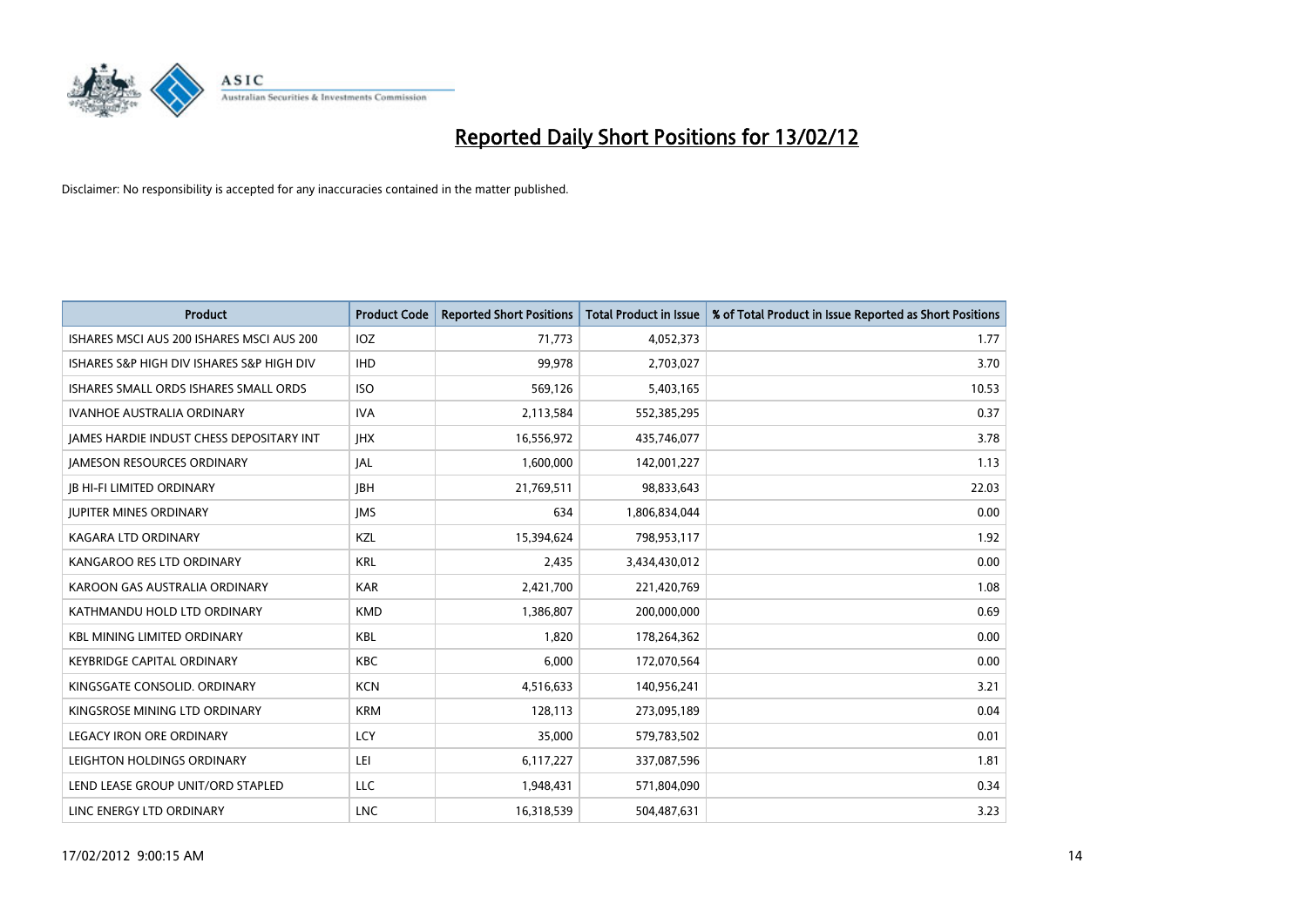

| <b>Product</b>                        | <b>Product Code</b> | <b>Reported Short Positions</b> | <b>Total Product in Issue</b> | % of Total Product in Issue Reported as Short Positions |
|---------------------------------------|---------------------|---------------------------------|-------------------------------|---------------------------------------------------------|
| LIQUEFIED NATURAL ORDINARY            | <b>LNG</b>          | 273,800                         | 267,699,015                   | 0.10                                                    |
| LYNAS CORPORATION ORDINARY            | <b>LYC</b>          | 157,899,653                     | 1,714,296,913                 | 9.23                                                    |
| M2 TELECOMMUNICATION ORDINARY         | <b>MTU</b>          | 155,348                         | 124,543,385                   | 0.11                                                    |
| MACA LIMITED ORDINARY                 | <b>MLD</b>          | 10,484                          | 150,000,000                   | 0.01                                                    |
| <b>MACMAHON HOLDINGS ORDINARY</b>     | MAH                 | 3,717,963                       | 738,631,705                   | 0.50                                                    |
| MACO ATLAS ROADS GRP ORDINARY STAPLED | <b>MQA</b>          | 10,938,159                      | 464,279,594                   | 2.35                                                    |
| MACQUARIE GROUP LTD ORDINARY          | <b>MOG</b>          | 8,000,271                       | 348,580,949                   | 2.27                                                    |
| MANHATTAN CORP LTD ORDINARY           | <b>MHC</b>          | 4,790                           | 93,330,398                    | 0.01                                                    |
| MARENGO MINING ORDINARY               | <b>MGO</b>          | 39,850                          | 1,002,399,863                 | 0.00                                                    |
| <b>MATRIX C &amp; E LTD ORDINARY</b>  | <b>MCE</b>          | 592,929                         | 77,081,507                    | 0.77                                                    |
| MCMILLAN SHAKESPEARE ORDINARY         | <b>MMS</b>          | 100,505                         | 70,639,319                    | 0.14                                                    |
| MCPHERSON'S LTD ORDINARY              | <b>MCP</b>          | 16,108                          | 72,401,758                    | 0.02                                                    |
| MEDUSA MINING LTD ORDINARY            | <b>MML</b>          | 2,204,307                       | 188,903,911                   | 1.14                                                    |
| MELBOURNE IT LIMITED ORDINARY         | <b>MLB</b>          | 133,824                         | 81,352,178                    | 0.16                                                    |
| MEO AUSTRALIA LTD ORDINARY            | <b>MEO</b>          | 10,767,463                      | 539,913,260                   | 2.00                                                    |
| MERMAID MARINE ORDINARY               | <b>MRM</b>          | 291,317                         | 217,833,136                   | 0.13                                                    |
| MESOBLAST LIMITED ORDINARY            | <b>MSB</b>          | 9,086,176                       | 282,288,361                   | 3.24                                                    |
| METALS X LIMITED ORDINARY             | <b>MLX</b>          | 765,340                         | 1,322,554,004                 | 0.07                                                    |
| METCASH LIMITED ORDINARY              | <b>MTS</b>          | 30,196,287                      | 771,345,864                   | 3.88                                                    |
| METGASCO LIMITED ORDINARY             | <b>MEL</b>          | 333,298                         | 338,592,672                   | 0.10                                                    |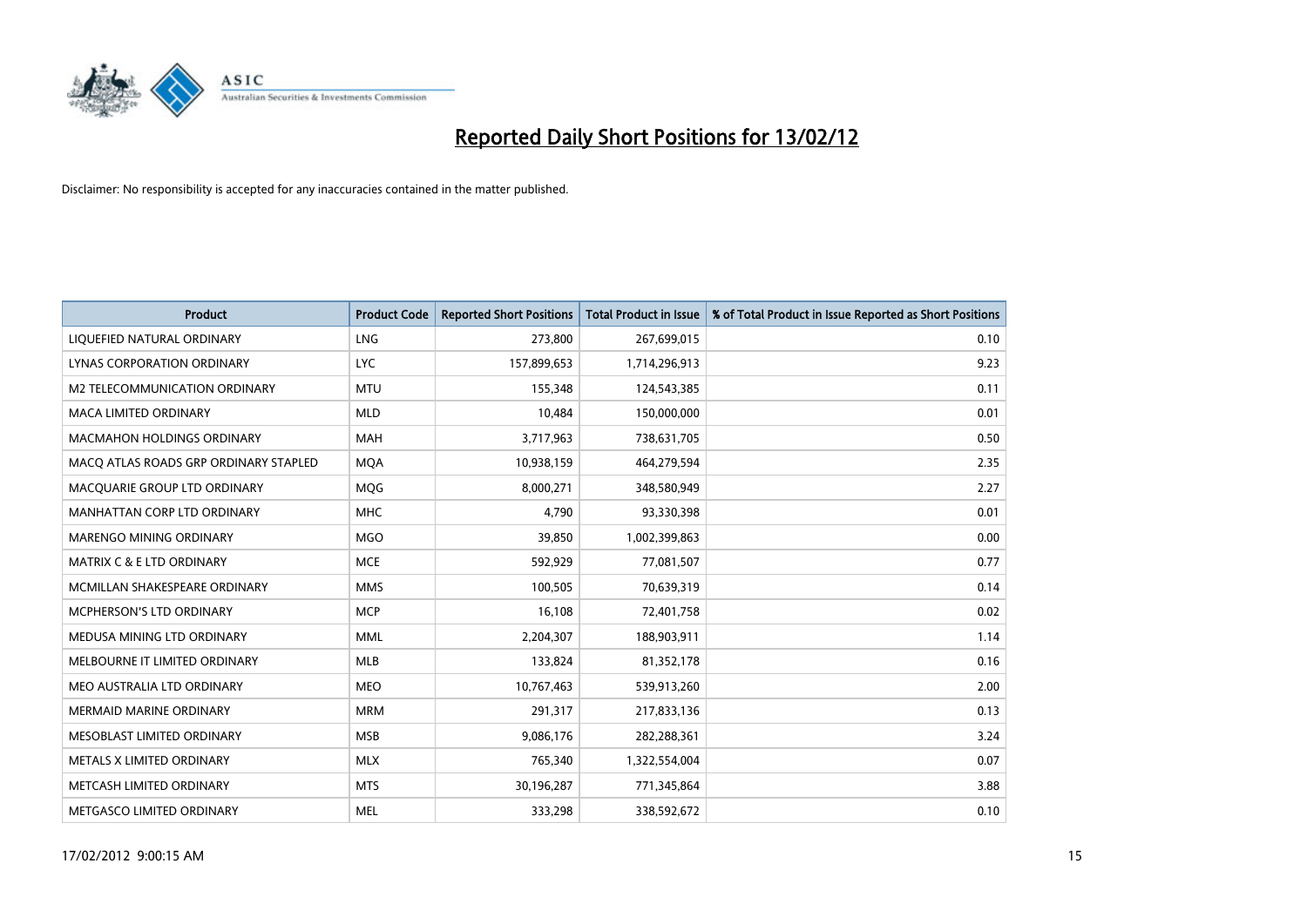

| <b>Product</b>                    | <b>Product Code</b> | <b>Reported Short Positions</b> | <b>Total Product in Issue</b> | % of Total Product in Issue Reported as Short Positions |
|-----------------------------------|---------------------|---------------------------------|-------------------------------|---------------------------------------------------------|
| METMINCO LIMITED ORDINARY         | <b>MNC</b>          | 2,147,903                       | 1,749,541,573                 | 0.12                                                    |
| MHM METALS LIMITED ORDINARY       | <b>MHM</b>          | 32,519                          | 104,034,996                   | 0.03                                                    |
| MICLYN EXP OFFSHR ORDINARY        | <b>MIO</b>          | 19,753                          | 278,515,705                   | 0.01                                                    |
| MINCOR RESOURCES NL ORDINARY      | <b>MCR</b>          | 1,112,176                       | 195,818,871                   | 0.56                                                    |
| MINERAL DEPOSITS ORDINARY         | <b>MDL</b>          | 141,258                         | 83,538,786                    | 0.17                                                    |
| MINERAL RESOURCES, ORDINARY       | <b>MIN</b>          | 656,698                         | 184,698,489                   | 0.36                                                    |
| MIRABELA NICKEL LTD ORDINARY      | <b>MBN</b>          | 10,143,690                      | 492,516,163                   | 2.09                                                    |
| MIRVAC GROUP STAPLED SECURITIES   | <b>MGR</b>          | 6,519,397                       | 3,416,996,915                 | 0.19                                                    |
| MOLOPO ENERGY LTD ORDINARY        | <b>MPO</b>          | 866,633                         | 245,579,810                   | 0.35                                                    |
| MOLY MINES LIMITED ORDINARY       | <b>MOL</b>          | 118,137                         | 384,893,989                   | 0.03                                                    |
| MONADELPHOUS GROUP ORDINARY       | <b>MND</b>          | 1,485,365                       | 88,674,327                    | 1.67                                                    |
| MORTGAGE CHOICE LTD ORDINARY      | <b>MOC</b>          | 2,265,404                       | 119,948,255                   | 1.89                                                    |
| <b>MOUNT GIBSON IRON ORDINARY</b> | <b>MGX</b>          | 6,564,163                       | 1,082,570,693                 | 0.61                                                    |
| MOUNT MAGNET SOUTH ORDINARY       | <b>MUM</b>          | 1,069,355                       | 353,009,160                   | 0.30                                                    |
| MSF SUGAR LIMITED ORDINARY        | <b>MSF</b>          | 13,000                          | 69,248,422                    | 0.02                                                    |
| MULTIPLEX SITES SITES             | <b>MXUPA</b>        | 22                              | 4,500,000                     | 0.00                                                    |
| MURCHISON METALS LTD ORDINARY     | <b>MMX</b>          | 5,915,622                       | 444,447,777                   | 1.32                                                    |
| MYER HOLDINGS LTD ORDINARY        | <b>MYR</b>          | 69,081,016                      | 583,384,551                   | 11.81                                                   |
| <b>MYSTATE LIMITED ORDINARY</b>   | <b>MYS</b>          | 3,051                           | 86,963,862                    | 0.00                                                    |
| NATIONAL AUST. BANK ORDINARY      | <b>NAB</b>          | 12,105,345                      | 2,238,777,689                 | 0.53                                                    |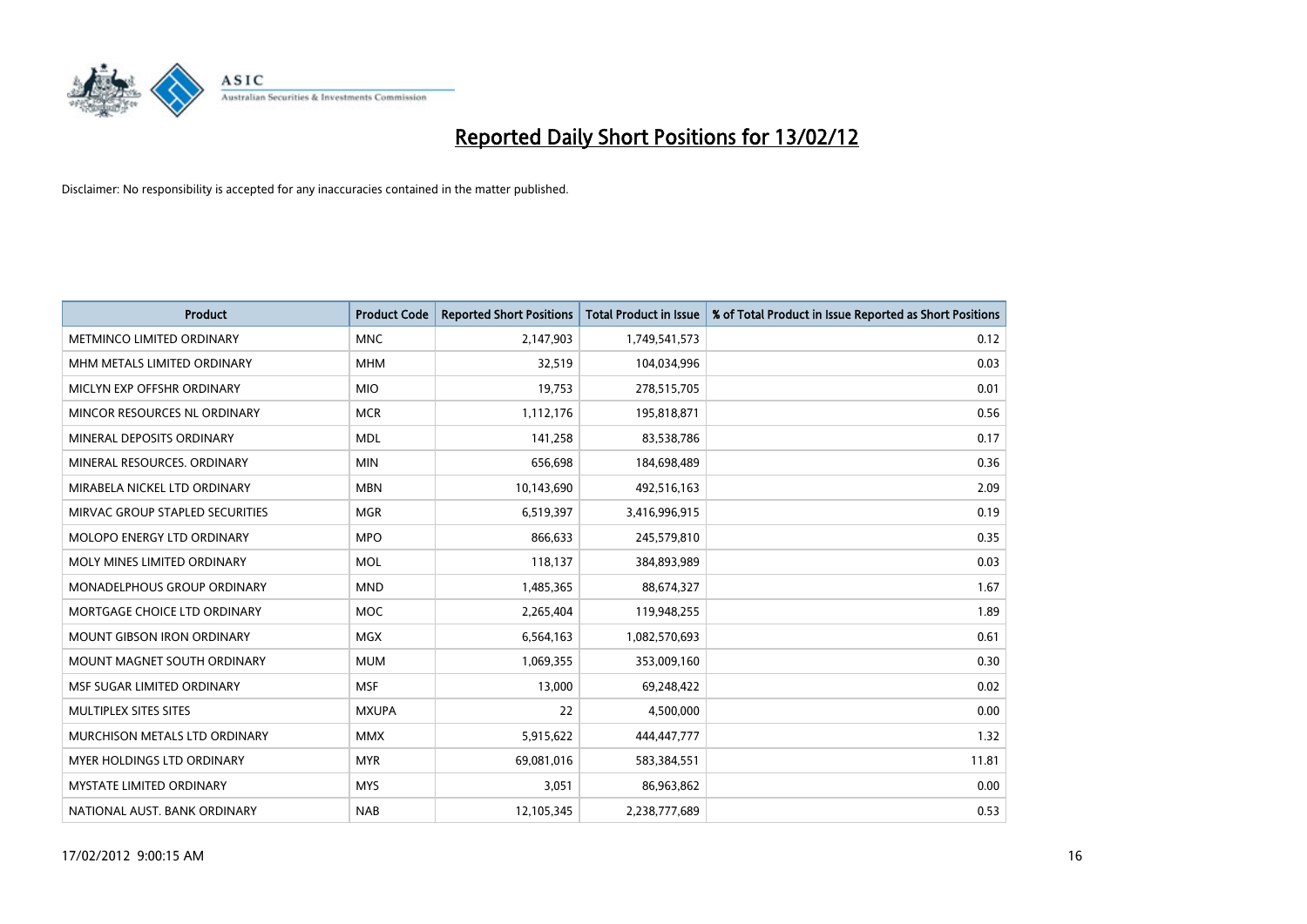

| <b>Product</b>                        | <b>Product Code</b> | <b>Reported Short Positions</b> | <b>Total Product in Issue</b> | % of Total Product in Issue Reported as Short Positions |
|---------------------------------------|---------------------|---------------------------------|-------------------------------|---------------------------------------------------------|
| NATURAL FUEL LIMITED ORDINARY         | <b>NFL</b>          |                                 | 1,121,912                     | 0.00                                                    |
| NAVIGATOR RESOURCES ORDINARY          | <b>NAV</b>          | 500                             | 2,222,216,576                 | 0.00                                                    |
| NAVITAS LIMITED ORDINARY              | <b>NVT</b>          | 5,824,188                       | 375,318,628                   | 1.52                                                    |
| NEPTUNE MARINE ORDINARY               | <b>NMS</b>          | 182,253                         | 1,748,545,632                 | 0.01                                                    |
| NEW HOPE CORPORATION ORDINARY         | <b>NHC</b>          | 6,885                           | 830,411,534                   | 0.00                                                    |
| NEWCREST MINING ORDINARY              | <b>NCM</b>          | 2,646,797                       | 764,960,000                   | 0.31                                                    |
| NEWS CORP A NON-VOTING CDI            | <b>NWSLV</b>        | 1,654,491                       | 1,677,200,588                 | 0.09                                                    |
| NEWS CORP B VOTING CDI                | <b>NWS</b>          | 3,086,767                       | 798,520,953                   | 0.37                                                    |
| NEXBIS LIMITED ORDINARY               | <b>NBS</b>          | 63,733                          | 798,356,704                   | 0.01                                                    |
| NEXUS ENERGY LIMITED ORDINARY         | <b>NXS</b>          | 5,605,973                       | 1,326,821,159                 | 0.41                                                    |
| NIB HOLDINGS LIMITED ORDINARY         | <b>NHF</b>          | 147,668                         | 466,502,955                   | 0.03                                                    |
| NIDO PETROLEUM ORDINARY               | <b>NDO</b>          | 105,293                         | 1,389,163,151                 | 0.01                                                    |
| NOBLE MINERAL RES ORDINARY            | <b>NMG</b>          | 1,205,033                       | 528,670,653                   | 0.23                                                    |
| NORFOLK GROUP ORDINARY                | <b>NFK</b>          | 460,000                         | 158,890,730                   | 0.29                                                    |
| NORTHERN IRON LTD ORDINARY            | <b>NFE</b>          | 971,648                         | 369,980,113                   | 0.24                                                    |
| NORTHERN STAR ORDINARY                | <b>NST</b>          | 7,088                           | 351,990,153                   | 0.00                                                    |
| NRW HOLDINGS LIMITED ORDINARY         | <b>NWH</b>          | 444,209                         | 278,888,011                   | 0.16                                                    |
| NUFARM LIMITED ORDINARY               | <b>NUF</b>          | 4,158,886                       | 262,018,057                   | 1.61                                                    |
| OAKTON LIMITED ORDINARY               | <b>OKN</b>          | 765,861                         | 93,800,235                    | 0.81                                                    |
| OCEANAGOLD CORP. CHESS DEPOSITARY INT | OGC                 | 1,027,234                       | 262,741,602                   | 0.38                                                    |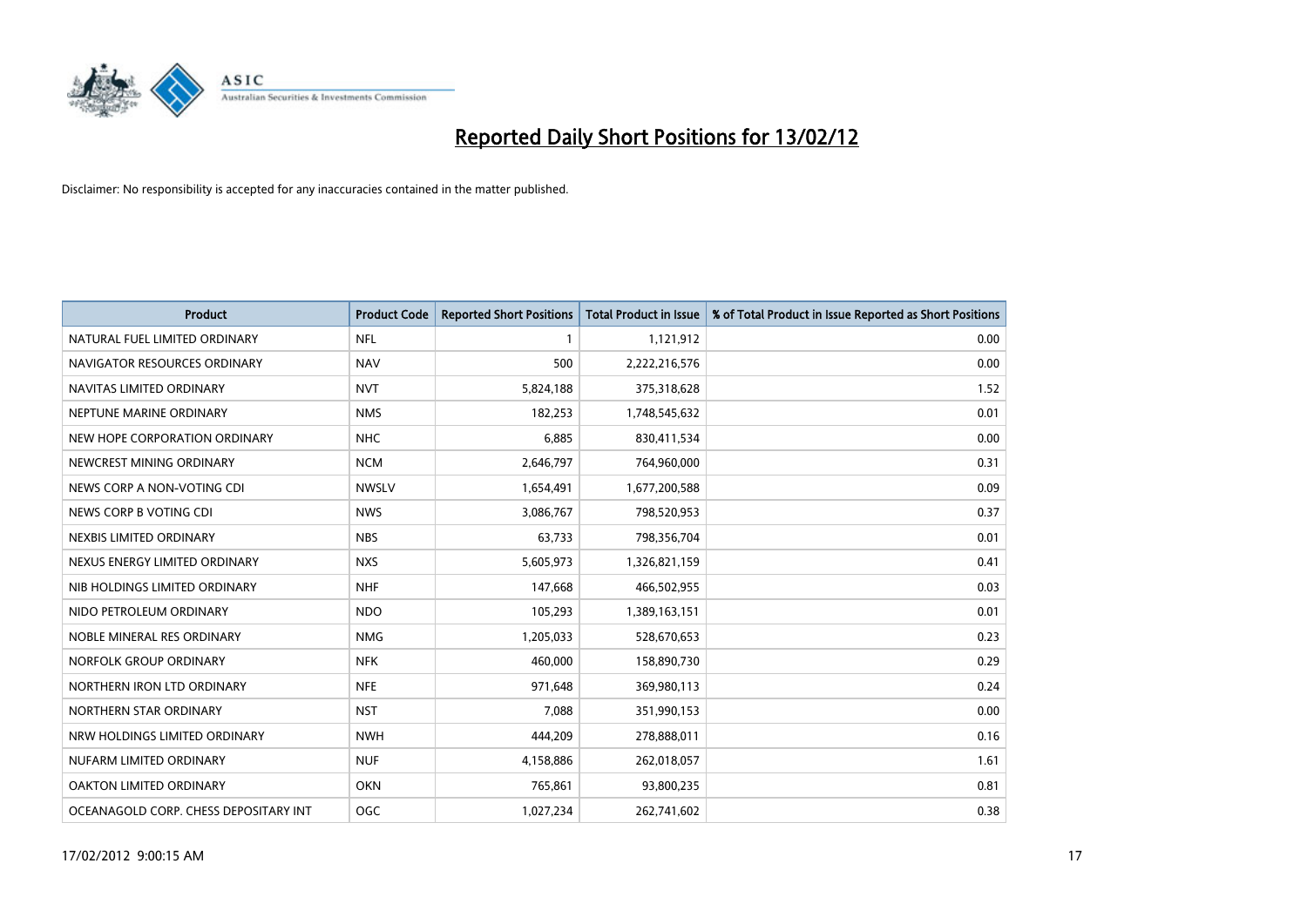

| <b>Product</b>                   | <b>Product Code</b> | <b>Reported Short Positions</b> | <b>Total Product in Issue</b> | % of Total Product in Issue Reported as Short Positions |
|----------------------------------|---------------------|---------------------------------|-------------------------------|---------------------------------------------------------|
| OCEANIA CAPITAL LTD ORDINARY     | <b>OCP</b>          | 2,500                           | 25,677,757                    | 0.01                                                    |
| OIL SEARCH LTD ORDINARY          | <b>OSH</b>          | 7,794,841                       | 1,325,155,171                 | 0.55                                                    |
| OM HOLDINGS LIMITED ORDINARY     | OMH                 | 5,807,571                       | 504,105,150                   | 1.16                                                    |
| <b>ONESTEEL LIMITED ORDINARY</b> | OST                 | 80,960,632                      | 1,342,393,583                 | 6.01                                                    |
| ORICA LIMITED ORDINARY           | ORI                 | 4,253,822                       | 365,007,037                   | 1.18                                                    |
| ORIGIN ENERGY ORDINARY           | <b>ORG</b>          | 3,556,005                       | 1,086,170,422                 | 0.31                                                    |
| OROCOBRE LIMITED ORDINARY        | <b>ORE</b>          | 93,053                          | 103,195,029                   | 0.09                                                    |
| OROTONGROUP LIMITED ORDINARY     | ORL                 | 85,935                          | 40,880,902                    | 0.21                                                    |
| OTTO ENERGY LIMITED ORDINARY     | <b>OEL</b>          | 109,204                         | 1,138,290,071                 | 0.01                                                    |
| <b>OZ MINERALS ORDINARY</b>      | <b>OZL</b>          | 8,831,720                       | 314,821,850                   | 2.81                                                    |
| PACIFIC BRANDS ORDINARY          | <b>PBG</b>          | 7,102,596                       | 912,915,695                   | 0.79                                                    |
| PALADIN ENERGY LTD ORDINARY      | <b>PDN</b>          | 26,557,175                      | 835,486,044                   | 3.20                                                    |
| PANAUST LIMITED ORDINARY         | <b>PNA</b>          | 12,205,221                      | 596,599,292                   | 2.05                                                    |
| PANORAMIC RESOURCES ORDINARY     | PAN                 | 738,130                         | 207,050,710                   | 0.36                                                    |
| PAPERLINX LIMITED ORDINARY       | <b>PPX</b>          | 11,472,734                      | 609,280,761                   | 1.88                                                    |
| PAPILLON RES LTD ORDINARY        | PIR                 | 166,363                         | 215,770,032                   | 0.07                                                    |
| PATTIES FOODS LTD ORDINARY       | PFL                 | $\mathbf{1}$                    | 138,989,223                   | 0.00                                                    |
| PEET LIMITED ORDINARY            | <b>PPC</b>          | 66,584                          | 320,170,604                   | 0.02                                                    |
| PENINSULA ENERGY LTD ORDINARY    | <b>PEN</b>          | 6,802,974                       | 2,136,325,262                 | 0.32                                                    |
| PERILYA LIMITED ORDINARY         | PEM                 | 106,767                         | 769,316,426                   | 0.01                                                    |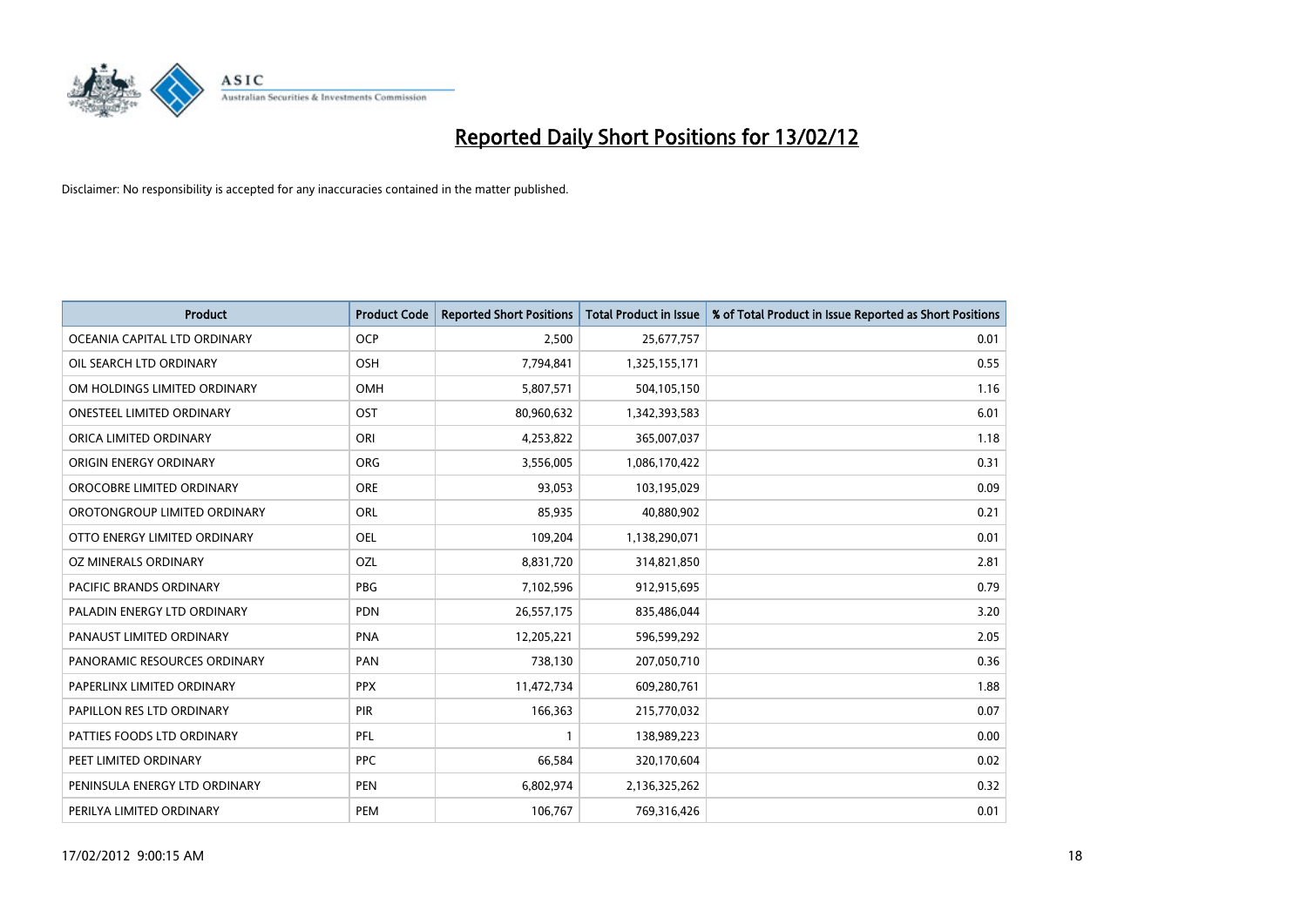

| <b>Product</b>                 | <b>Product Code</b> | <b>Reported Short Positions</b> | <b>Total Product in Issue</b> | % of Total Product in Issue Reported as Short Positions |
|--------------------------------|---------------------|---------------------------------|-------------------------------|---------------------------------------------------------|
| PERPETUAL LIMITED ORDINARY     | PPT                 | 2,422,733                       | 41,980,678                    | 5.78                                                    |
| PERSEUS MINING LTD ORDINARY    | PRU                 | 3,254,611                       | 457,502,088                   | 0.70                                                    |
| PETSEC ENERGY ORDINARY         | <b>PSA</b>          | 223,332                         | 235,283,622                   | 0.09                                                    |
| PHARMAXIS LTD ORDINARY         | <b>PXS</b>          | 2,081,408                       | 305,890,989                   | 0.68                                                    |
| PHOTON GROUP LTD ORDINARY      | <b>PGA</b>          | 250,510                         | 1,540,886,866                 | 0.02                                                    |
| PLATINUM ASSET ORDINARY        | <b>PTM</b>          | 8,137,542                       | 561,347,878                   | 1.43                                                    |
| PLATINUM AUSTRALIA ORDINARY    | <b>PLA</b>          | 1,359,759                       | 498,718,043                   | 0.27                                                    |
| PLATINUM CAPITAL LTD ORDINARY  | <b>PMC</b>          | $\mathbf{1}$                    | 165,756,878                   | 0.00                                                    |
| PMI GOLD CORP CDI 1:1          | <b>PVM</b>          | 16,900                          | 56,771,872                    | 0.03                                                    |
| PMP LIMITED ORDINARY           | <b>PMP</b>          | 29,265                          | 326,543,596                   | 0.01                                                    |
| PORT BOUVARD LIMITED ORDINARY  | PBD                 | 6,754                           | 593,868,295                   | 0.00                                                    |
| PREMIER INVESTMENTS ORDINARY   | <b>PMV</b>          | 559,869                         | 155,062,831                   | 0.35                                                    |
| PRIMA BIOMED LTD ORDINARY      | <b>PRR</b>          | 4,591,967                       | 1,064,563,388                 | 0.43                                                    |
| PRIMARY HEALTH CARE ORDINARY   | <b>PRY</b>          | 9,079,273                       | 500,336,679                   | 1.81                                                    |
| PRIME MEDIA GRP LTD ORDINARY   | <b>PRT</b>          | $\overline{2}$                  | 366,330,303                   | 0.00                                                    |
| PRIMEAG AUSTRALIA ORDINARY     | PAG                 | 48,602                          | 266,394,444                   | 0.02                                                    |
| PROGEN PHARMACEUTIC ORDINARY   | PGL                 | 151,596                         | 24,709,097                    | 0.61                                                    |
| PROGRAMMED ORDINARY            | <b>PRG</b>          | 533,083                         | 118,173,778                   | 0.43                                                    |
| <b>PSIVIDA CORP CDI 1:1</b>    | <b>PVA</b>          | 6,878                           | 8,961,741                     | 0.08                                                    |
| <b>QANTAS AIRWAYS ORDINARY</b> | QAN                 | 33,430,822                      | 2,265,123,620                 | 1.47                                                    |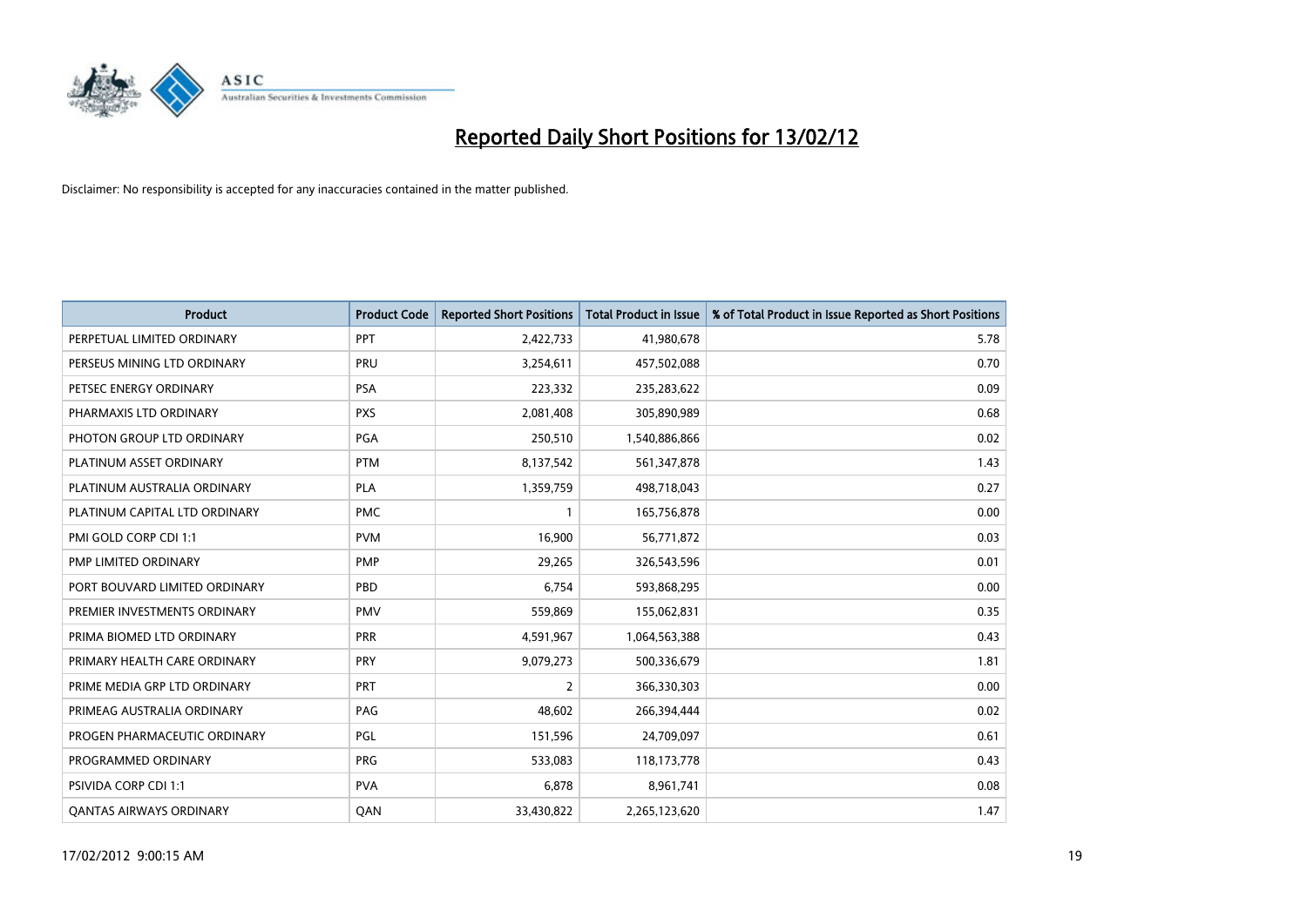

| <b>Product</b>                      | <b>Product Code</b> | <b>Reported Short Positions</b> | <b>Total Product in Issue</b> | % of Total Product in Issue Reported as Short Positions |
|-------------------------------------|---------------------|---------------------------------|-------------------------------|---------------------------------------------------------|
| OBE INSURANCE GROUP ORDINARY        | <b>OBE</b>          | 16,503,391                      | 1,115,545,692                 | 1.43                                                    |
| OR NATIONAL LIMITED ORDINARY        | QRN                 | 15,465,623                      | 2,440,000,000                 | 0.62                                                    |
| ORXPHARMA LTD ORDINARY              | <b>QRX</b>          | 617,765                         | 144,431,648                   | 0.42                                                    |
| <b>OUBE LOGISTICS HLDG ORDINARY</b> | <b>QUB</b>          | 4,072,375                       | 889,404,644                   | 0.45                                                    |
| <b>QUEST PETROLEUM ORDINARY</b>     | <b>OPN</b>          | 340,000                         | 2,038,858,084                 | 0.02                                                    |
| RAMELIUS RESOURCES ORDINARY         | <b>RMS</b>          | 312,962                         | 335,775,519                   | 0.09                                                    |
| RAMSAY HEALTH CARE ORDINARY         | <b>RHC</b>          | 1,585,329                       | 202,081,252                   | 0.74                                                    |
| <b>RCR TOMLINSON ORDINARY</b>       | <b>RCR</b>          | 62,665                          | 133,525,516                   | 0.05                                                    |
| <b>REA GROUP ORDINARY</b>           | <b>REA</b>          | 158,903                         | 131,714,699                   | 0.11                                                    |
| <b>RECKON LIMITED ORDINARY</b>      | <b>RKN</b>          | 852,312                         | 132,839,672                   | 0.65                                                    |
| RED 5 LIMITED ORDINARY              | <b>RED</b>          | 42,515                          | 128,412,536                   | 0.03                                                    |
| <b>RED FORK ENERGY ORDINARY</b>     | <b>RFE</b>          | 76,596                          | 310,229,853                   | 0.02                                                    |
| REDBANK ENERGY LTD ORDINARY         | AEJ                 | 19                              | 786,287                       | 0.00                                                    |
| <b>REED RESOURCES LTD ORDINARY</b>  | <b>RDR</b>          | 268,204                         | 264,742,501                   | 0.10                                                    |
| <b>REGIS RESOURCES ORDINARY</b>     | <b>RRL</b>          | 1,195,437                       | 439,105,092                   | 0.25                                                    |
| RESMED INC CDI 10:1                 | <b>RMD</b>          | 7,917,201                       | 1,556,242,300                 | 0.52                                                    |
| <b>RESOLUTE MINING ORDINARY</b>     | <b>RSG</b>          | 2,110,052                       | 655,620,461                   | 0.31                                                    |
| RESOURCE AND INVEST. ORDINARY       | <b>RNI</b>          | 250,000                         | 124,984,308                   | 0.20                                                    |
| <b>RESOURCE GENERATION ORDINARY</b> | <b>RES</b>          | 157,911                         | 262,895,652                   | 0.06                                                    |
| REVERSE CORP LIMITED ORDINARY       | <b>REF</b>          | 26,041                          | 92,382,175                    | 0.03                                                    |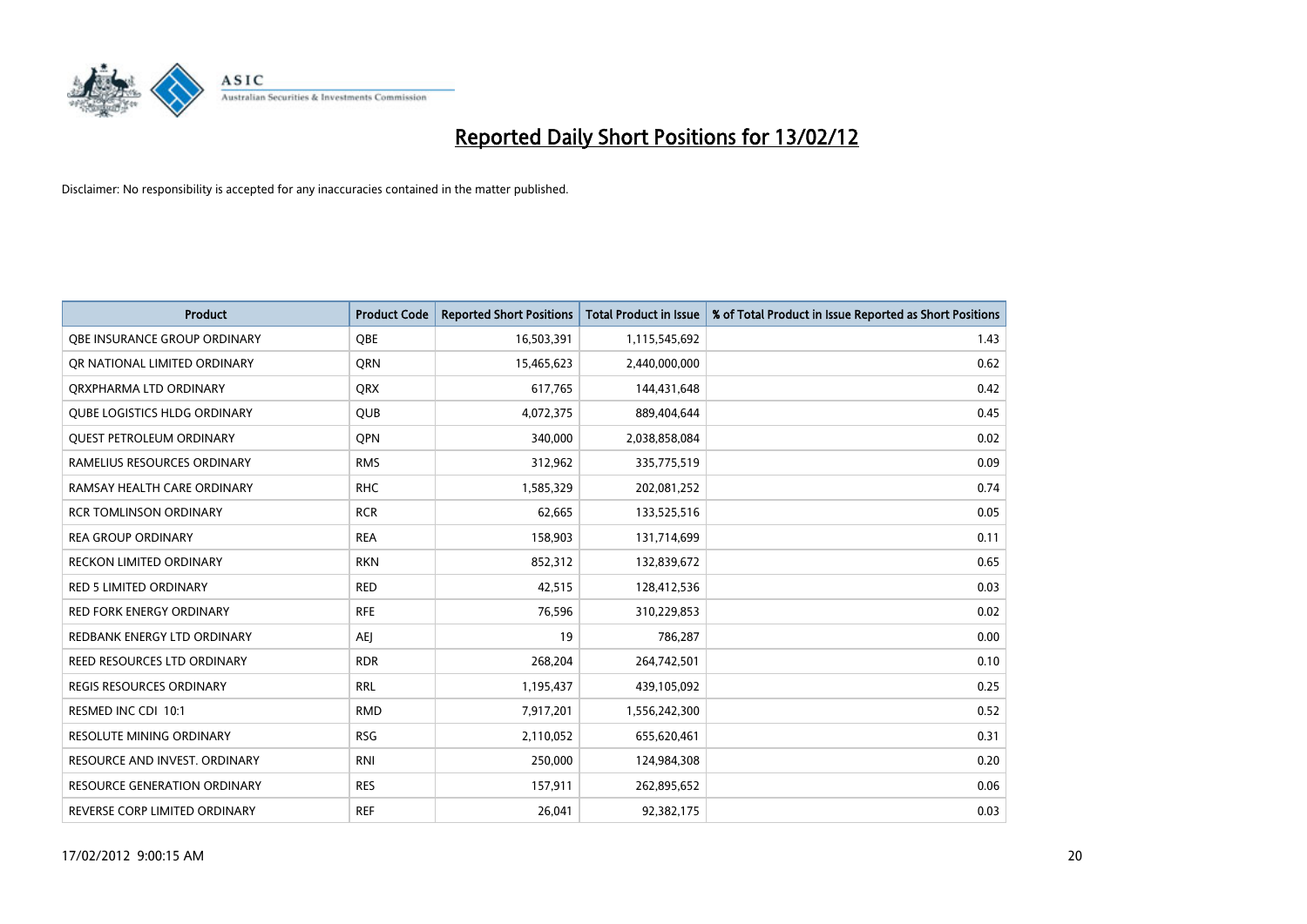

| <b>Product</b>                    | <b>Product Code</b> | <b>Reported Short Positions</b> | <b>Total Product in Issue</b> | % of Total Product in Issue Reported as Short Positions |
|-----------------------------------|---------------------|---------------------------------|-------------------------------|---------------------------------------------------------|
| REX MINERALS LIMITED ORDINARY     | <b>RXM</b>          | 901,285                         | 153,635,519                   | 0.58                                                    |
| RHG LIMITED ORDINARY              | <b>RHG</b>          | 31,776                          | 308,483,177                   | 0.01                                                    |
| <b>RIALTO ENERGY ORDINARY</b>     | <b>RIA</b>          | 22,371,778                      | 431,256,264                   | 5.19                                                    |
| RIO TINTO LIMITED ORDINARY        | <b>RIO</b>          | 23,302,107                      | 435,758,720                   | 5.34                                                    |
| <b>RIVERCITY MOTORWAY STAPLED</b> | <b>RCY</b>          | 132,000                         | 957,010,115                   | 0.01                                                    |
| ROC OIL COMPANY ORDINARY          | <b>ROC</b>          | 1,647,743                       | 682,506,352                   | 0.24                                                    |
| ROYAL WOLF HOLDINGS ORDINARY      | <b>RWH</b>          | 60,000                          | 100,387,052                   | 0.06                                                    |
| SAI GLOBAL LIMITED ORDINARY       | SAI                 | 1,770,827                       | 202,302,389                   | 0.88                                                    |
| SALMAT LIMITED ORDINARY           | <b>SLM</b>          | 491,396                         | 159,802,174                   | 0.30                                                    |
| SAMSON OIL & GAS LTD ORDINARY     | SSN                 | 1,854,836                       | 1,751,330,020                 | 0.10                                                    |
| SANDFIRE RESOURCES ORDINARY       | <b>SFR</b>          | 1,778,681                       | 151,012,635                   | 1.17                                                    |
| <b>SANTOS LTD ORDINARY</b>        | <b>STO</b>          | 14,696,892                      | 942,223,595                   | 1.54                                                    |
| SARACEN MINERAL ORDINARY          | SAR                 | 488,770                         | 593,993,240                   | 0.09                                                    |
| SEDGMAN LIMITED ORDINARY          | SDM                 | 228,415                         | 212,215,619                   | 0.10                                                    |
| SEEK LIMITED ORDINARY             | <b>SEK</b>          | 20,601,976                      | 337,101,307                   | 6.08                                                    |
| SEGUE RESOURCES ORDINARY          | <b>SEG</b>          | 722,654                         | 462,048,756                   | 0.16                                                    |
| SELECT HARVESTS ORDINARY          | SHV                 | 23,167                          | 56,392,664                    | 0.04                                                    |
| SENETAS CORPORATION ORDINARY      | <b>SEN</b>          | 756,999                         | 463,105,195                   | 0.16                                                    |
| SENEX ENERGY LIMITED ORDINARY     | <b>SXY</b>          | 447,015                         | 923,397,416                   | 0.05                                                    |
| SERVCORP LIMITED ORDINARY         | SRV                 | 26,183                          | 98,440,807                    | 0.03                                                    |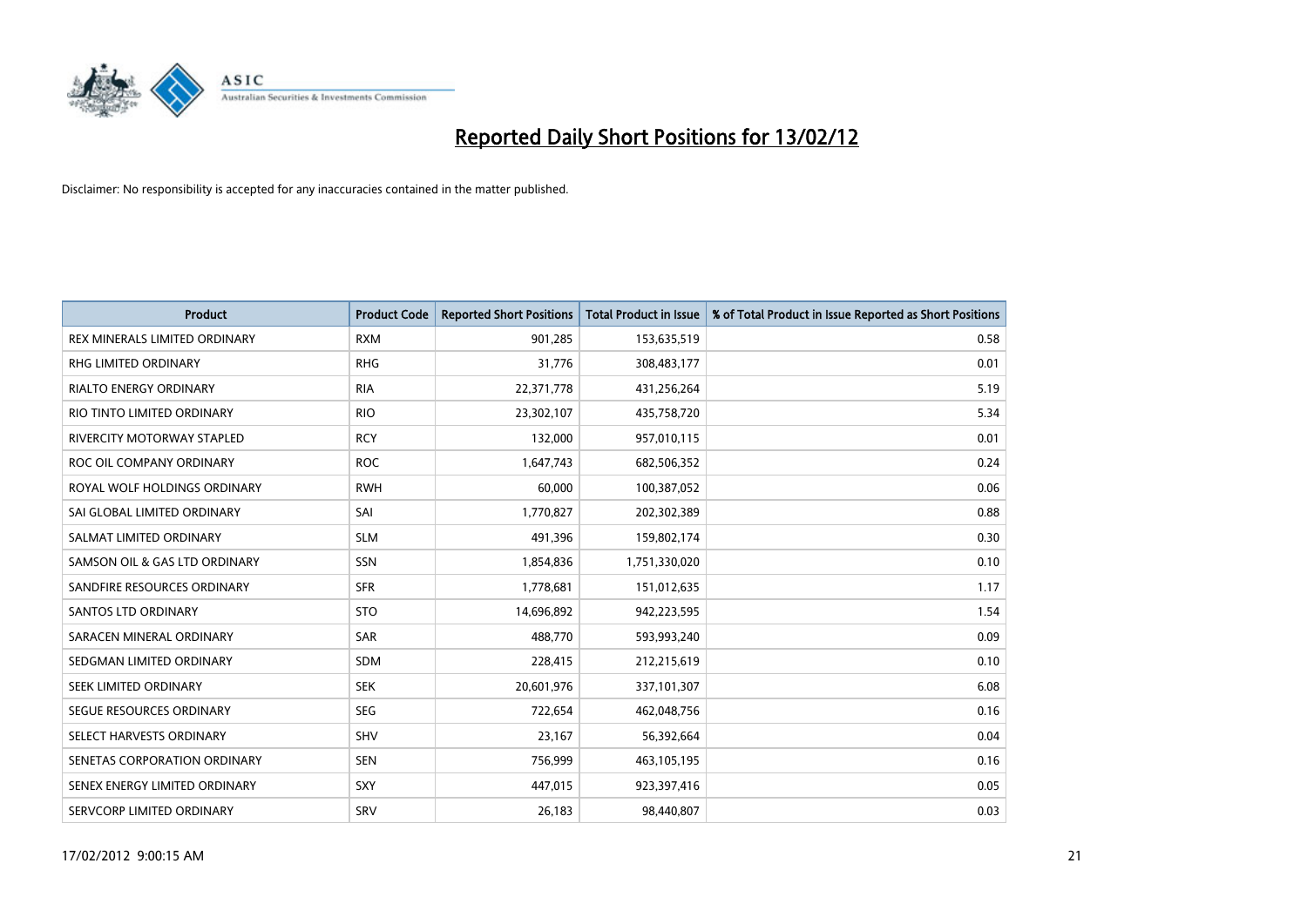

| <b>Product</b>                           | <b>Product Code</b> | <b>Reported Short Positions</b> | <b>Total Product in Issue</b> | % of Total Product in Issue Reported as Short Positions |
|------------------------------------------|---------------------|---------------------------------|-------------------------------|---------------------------------------------------------|
| SERVICE STREAM ORDINARY                  | <b>SSM</b>          | 344.663                         | 283,418,867                   | 0.12                                                    |
| SEVEN GROUP HOLDINGS ORDINARY            | <b>SVW</b>          | 433,505                         | 306,410,281                   | 0.13                                                    |
| SEVEN WEST MEDIA LTD ORDINARY            | <b>SWM</b>          | 5,556,173                       | 645,719,542                   | 0.85                                                    |
| SIGMA PHARMACEUTICAL ORDINARY            | <b>SIP</b>          | 13,398,137                      | 1,178,626,572                 | 1.13                                                    |
| SILEX SYSTEMS ORDINARY                   | <b>SLX</b>          | 585,746                         | 170,133,997                   | 0.34                                                    |
| SILVER LAKE RESOURCE ORDINARY            | <b>SLR</b>          | 120,188                         | 220,264,064                   | 0.06                                                    |
| SIMS METAL MGMT LTD ORDINARY             | SGM                 | 5,142,143                       | 205,851,182                   | 2.51                                                    |
| SINGAPORE TELECOMM. CHESS DEPOSITARY INT | SGT                 | 8,407,812                       | 183,608,625                   | 4.57                                                    |
| SIRIUS RESOURCES NL ORDINARY             | <b>SIR</b>          | 82,500                          | 150,934,586                   | 0.05                                                    |
| SIRTEX MEDICAL ORDINARY                  | <b>SRX</b>          | 50                              | 55,768,136                    | 0.00                                                    |
| SKILLED GROUP LTD ORDINARY               | <b>SKE</b>          | 40,288                          | 233,487,276                   | 0.01                                                    |
| SMS MANAGEMENT, ORDINARY                 | <b>SMX</b>          | 543,262                         | 68,290,180                    | 0.78                                                    |
| SONIC HEALTHCARE ORDINARY                | <b>SHL</b>          | 7,278,789                       | 389,969,875                   | 1.86                                                    |
| SOUL PATTINSON (W.H) ORDINARY            | SOL                 | 2,330                           | 239,395,320                   | 0.00                                                    |
| SOUTH BOULDER MINES ORDINARY             | <b>STB</b>          | 120,516                         | 114,254,184                   | 0.10                                                    |
| SP AUSNET STAPLED SECURITIES             | SPN                 | 1,553,524                       | 2,896,219,682                 | 0.06                                                    |
| SPARK INFRASTRUCTURE STAPLED NOTE & UNIT | SKI                 | 18,609,623                      | 1,326,734,264                 | 1.39                                                    |
| SPDR 200 FUND ETF UNITS                  | <b>STW</b>          | 8                               | 51,538,531                    | 0.00                                                    |
| SPECIALTY FASHION ORDINARY               | <b>SFH</b>          | 2,629,405                       | 192,086,121                   | 1.37                                                    |
| SPOTLESS GROUP LTD ORDINARY              | <b>SPT</b>          | 858,263                         | 265,454,407                   | 0.32                                                    |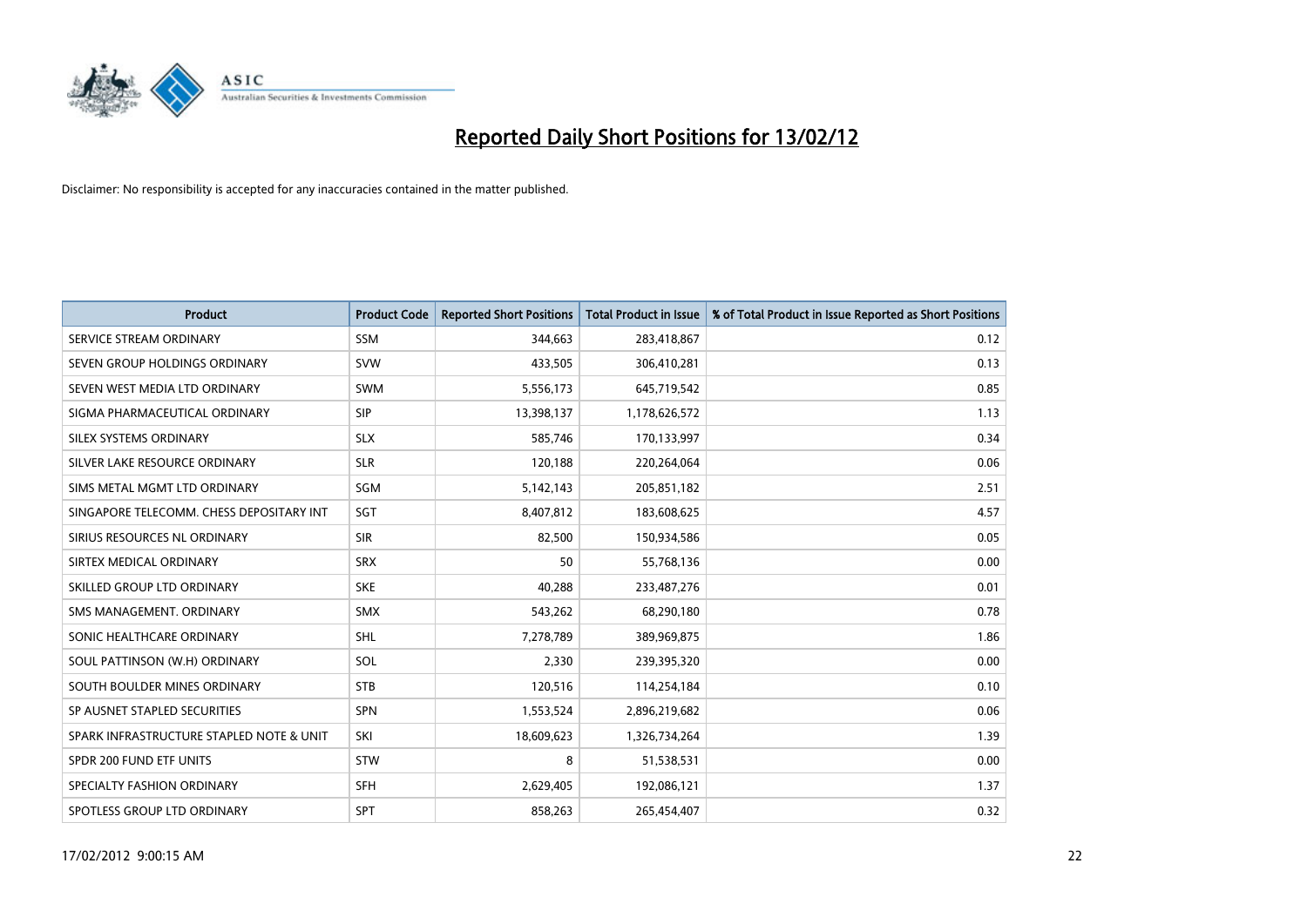

| <b>Product</b>                       | <b>Product Code</b> | <b>Reported Short Positions</b> | <b>Total Product in Issue</b> | % of Total Product in Issue Reported as Short Positions |
|--------------------------------------|---------------------|---------------------------------|-------------------------------|---------------------------------------------------------|
| ST BARBARA LIMITED ORDINARY          | <b>SBM</b>          | 3,663,106                       | 325,615,389                   | 1.12                                                    |
| STANMORE COAL LTD ORDINARY           | <b>SMR</b>          | 310,731                         | 159,973,418                   | 0.19                                                    |
| STARPHARMA HOLDINGS ORDINARY         | <b>SPL</b>          | 2,257,394                       | 280,732,451                   | 0.79                                                    |
| STH AMERICAN COR LTD ORDINARY        | SAY                 | 9,200                           | 257,785,604                   | 0.00                                                    |
| STHN CROSS MEDIA ORDINARY            | SXL                 | 2,818,917                       | 705,766,444                   | 0.41                                                    |
| STOCKLAND UNITS/ORD STAPLED          | SGP                 | 24,020,673                      | 2,316,449,153                 | 1.01                                                    |
| STRAITS RES LTD. ORDINARY            | SRQ                 | 510,793                         | 324,796,141                   | 0.16                                                    |
| STW COMMUNICATIONS ORDINARY          | <b>SGN</b>          | 259,943                         | 362,798,351                   | 0.06                                                    |
| SUNCORP GROUP LTD ORDINARY           | <b>SUN</b>          | 11,842,582                      | 1,286,600,980                 | 0.92                                                    |
| SUNDANCE ENERGY ORDINARY             | <b>SEA</b>          | 145,994                         | 277,098,474                   | 0.05                                                    |
| SUNDANCE RESOURCES ORDINARY          | <b>SDL</b>          | 8,608,462                       | 2,932,832,505                 | 0.28                                                    |
| SUNLAND GROUP LTD ORDINARY           | <b>SDG</b>          | 99,322                          | 201,578,526                   | 0.05                                                    |
| SUPER RET REP LTD ORDINARY           | SUL                 | 2,986,215                       | 194,754,593                   | 1.52                                                    |
| SWICK MINING ORDINARY                | <b>SWK</b>          | 1,548                           | 237,024,970                   | 0.00                                                    |
| SYD AIRPORT STAPLED US PROHIBIT.     | SYD                 | 5,427,858                       | 1,861,210,782                 | 0.27                                                    |
| SYMEX HOLDINGS ORDINARY              | SYM                 | 6,633                           | 191,593,493                   | 0.00                                                    |
| <b>TABCORP HOLDINGS LTD ORDINARY</b> | <b>TAH</b>          | 7,719,394                       | 712,805,880                   | 1.08                                                    |
| <b>TALENT2 INTERNATION ORDINARY</b>  | <b>TWO</b>          | 5.708                           | 147,403,701                   | 0.00                                                    |
| TANAMI GOLD NL ORDINARY              | <b>TAM</b>          | 83,162                          | 260,997,677                   | 0.03                                                    |
| <b>TANGIERS PETROLEUM ORDINARY</b>   | <b>TPT</b>          | 82,746                          | 93,345,761                    | 0.09                                                    |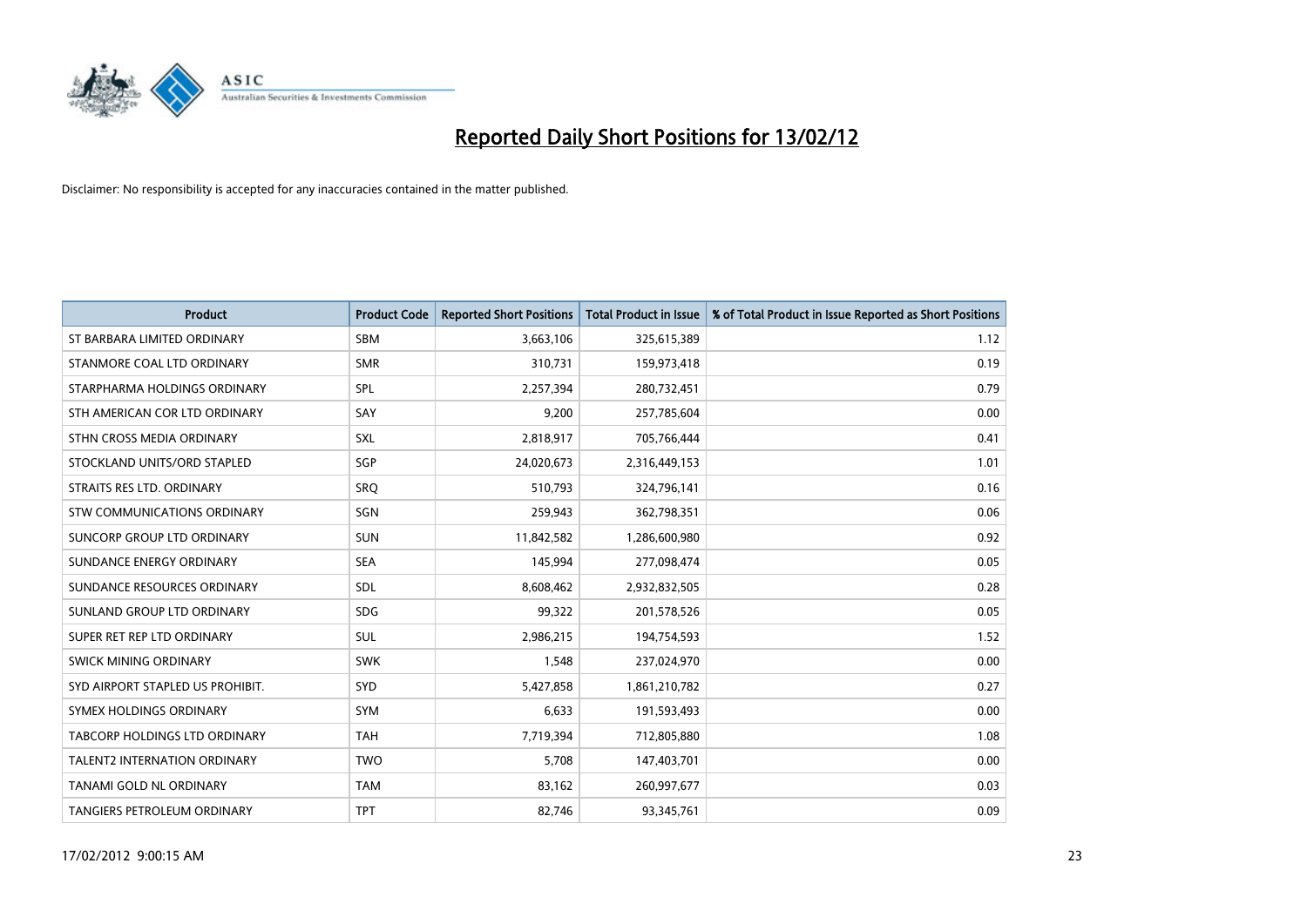

| <b>Product</b>                       | <b>Product Code</b> | <b>Reported Short Positions</b> | <b>Total Product in Issue</b> | % of Total Product in Issue Reported as Short Positions |
|--------------------------------------|---------------------|---------------------------------|-------------------------------|---------------------------------------------------------|
| TAP OIL LIMITED ORDINARY             | <b>TAP</b>          | 2,994,111                       | 240,995,311                   | 1.23                                                    |
| TASSAL GROUP LIMITED ORDINARY        | <b>TGR</b>          | 91,497                          | 146,304,404                   | 0.05                                                    |
| TATTS GROUP LTD ORDINARY             | <b>TTS</b>          | 10,825,532                      | 1,340,758,701                 | 0.82                                                    |
| <b>TECHNOLOGY ONE ORDINARY</b>       | <b>TNE</b>          | 44,811                          | 304,910,455                   | 0.01                                                    |
| TELECOM CORPORATION ORDINARY         | <b>TEL</b>          | 7,558,644                       | 1,925,417,729                 | 0.39                                                    |
| TELSTRA CORPORATION, ORDINARY        | <b>TLS</b>          | 86,084,506                      | 12,443,074,357                | 0.70                                                    |
| TEN NETWORK HOLDINGS ORDINARY        | <b>TEN</b>          | 52,501,383                      | 1,045,236,720                 | 5.04                                                    |
| TERANGA GOLD CORP CDI 1:1            | TGZ                 | 126,660                         | 156,036,331                   | 0.07                                                    |
| TFS CORPORATION LTD ORDINARY         | <b>TFC</b>          | 84,096                          | 279,621,829                   | 0.03                                                    |
| THAKRAL HOLDINGS GRP ORDINARY/UNIT   | <b>THG</b>          | 2                               | 585,365,014                   | 0.00                                                    |
| THE REJECT SHOP ORDINARY             | <b>TRS</b>          | 1,775,763                       | 26,071,170                    | 6.79                                                    |
| THOR MINING PLC CHESS DEPOSITARY 1:1 | <b>THR</b>          | 2,307                           | 222,489,120                   | 0.00                                                    |
| THORN GROUP LIMITED ORDINARY         | <b>TGA</b>          | 62,842                          | 146,374,703                   | 0.03                                                    |
| <b>TIGER RESOURCES ORDINARY</b>      | <b>TGS</b>          | 2,072,782                       | 671,610,549                   | 0.30                                                    |
| <b>TISHMAN SPEYER UNITS</b>          | <b>TSO</b>          | 41,524                          | 338,440,904                   | 0.01                                                    |
| TNG LIMITED ORDINARY                 | <b>TNG</b>          | 4,321                           | 344,611,705                   | 0.00                                                    |
| TOLL HOLDINGS LTD ORDINARY           | <b>TOL</b>          | 23,876,138                      | 717,133,875                   | 3.31                                                    |
| TORO ENERGY LIMITED ORDINARY         | <b>TOE</b>          | 35,404                          | 975,436,676                   | 0.00                                                    |
| <b>TOWER LIMITED ORDINARY</b>        | <b>TWR</b>          | 689,519                         | 266,371,322                   | 0.26                                                    |
| TOX FREE SOLUTIONS ORDINARY          | <b>TOX</b>          | 17,922                          | 111,130,608                   | 0.01                                                    |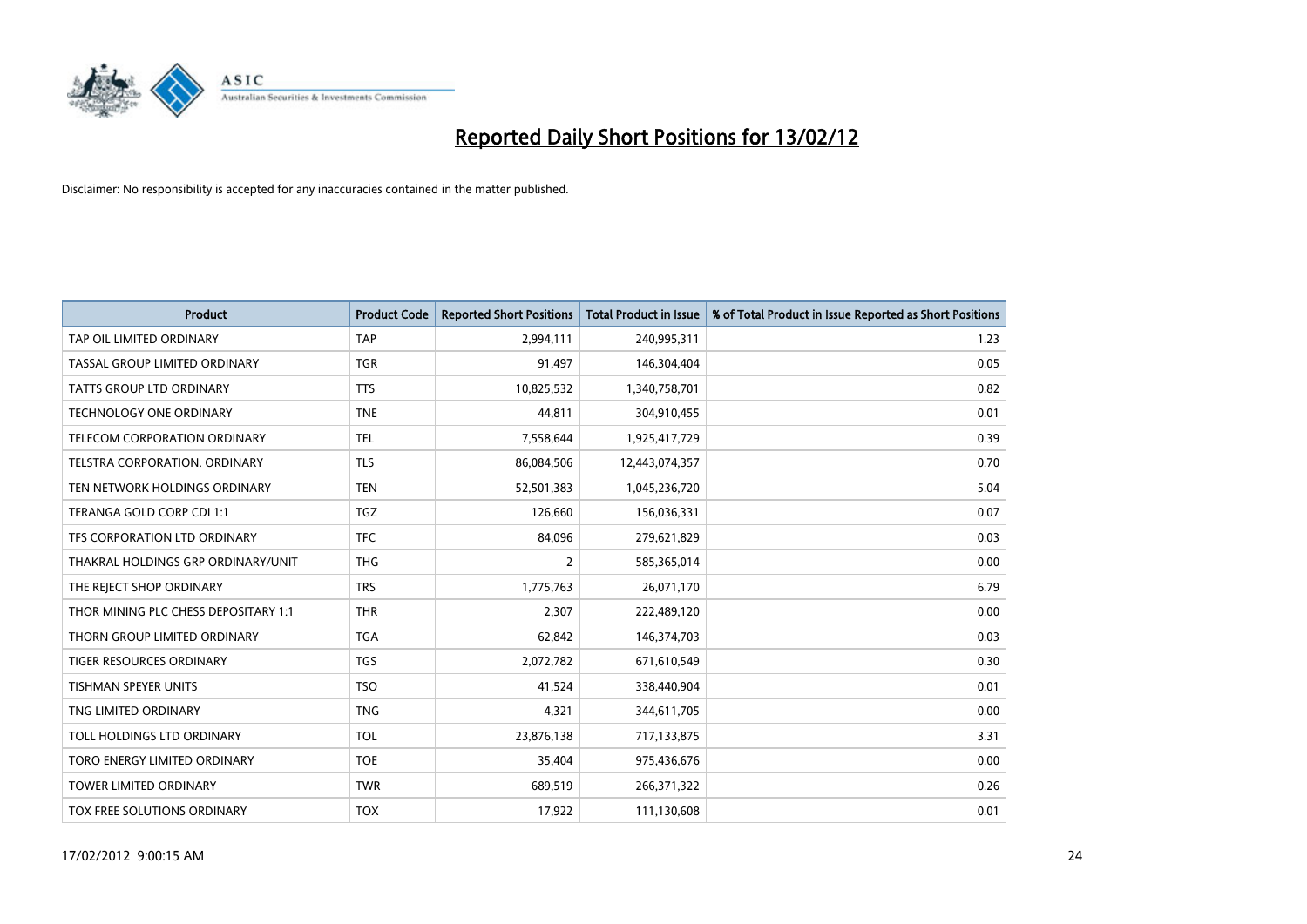

| <b>Product</b>                          | <b>Product Code</b> | <b>Reported Short Positions</b> | <b>Total Product in Issue</b> | % of Total Product in Issue Reported as Short Positions |
|-----------------------------------------|---------------------|---------------------------------|-------------------------------|---------------------------------------------------------|
| TPG TELECOM LIMITED ORDINARY            | <b>TPM</b>          | 2,500,757                       | 793,808,141                   | 0.31                                                    |
| TRADE ME GROUP ORDINARY                 | <b>TME</b>          | 66,855                          | 395,745,510                   | 0.02                                                    |
| TRANSFIELD SERVICES ORDINARY            | <b>TSE</b>          | 3,033,225                       | 544,587,035                   | 0.56                                                    |
| TRANSPACIFIC INDUST. ORDINARY           | <b>TPI</b>          | 4,701,693                       | 1,578,209,025                 | 0.30                                                    |
| TRANSURBAN GROUP TRIPLE STAPLED SEC.    | <b>TCL</b>          | 5,700,720                       | 1,451,447,154                 | 0.39                                                    |
| TREASURY WINE ESTATE ORDINARY           | <b>TWE</b>          | 19,606,319                      | 647,227,144                   | 3.03                                                    |
| <b>TRINITY GROUP STAPLED SECURITIES</b> | <b>TCQ</b>          | 3,419                           | 193,235,631                   | 0.00                                                    |
| TROY RESOURCES LTD ORDINARY             | <b>TRY</b>          | 50,017                          | 88,879,149                    | 0.05                                                    |
| <b>UGL LIMITED ORDINARY</b>             | UGL                 | 4,354,147                       | 166,315,038                   | 2.59                                                    |
| UNILIFE CORPORATION CDI 6:1             | <b>UNS</b>          | 211,168                         | 266,559,954                   | 0.07                                                    |
| UXC LIMITED ORDINARY                    | <b>UXC</b>          | 1,180                           | 304,629,742                   | 0.00                                                    |
| <b>VDM GROUP LIMITED ORDINARY</b>       | <b>VMG</b>          | 11,116                          | 933,552,767                   | 0.00                                                    |
| <b>VENTNOR RES LTD ORDINARY</b>         | <b>VRX</b>          | 6,211                           | 45,388,082                    | 0.01                                                    |
| <b>VENTURE MINERALS ORDINARY</b>        | <b>VMS</b>          | 284,422                         | 231,168,592                   | 0.12                                                    |
| <b>VIEW RESOURCES LTD ORDINARY</b>      | <b>VRE</b>          | 1,760                           | 881,953,670                   | 0.00                                                    |
| <b>VIRGIN AUS HLDG LTD ORDINARY</b>     | <b>VAH</b>          | 19,026,018                      | 2,210,197,600                 | 0.85                                                    |
| <b>VITA GROUP LTD ORDINARY</b>          | <b>VTG</b>          | 75,190                          | 142,499,800                   | 0.05                                                    |
| VITERRA INC CDI 1:1                     | <b>VTA</b>          | 3,828                           | 68,629,939                    | 0.01                                                    |
| VNGD US TOTAL MARKET CDI 1:1            | <b>VTS</b>          | 443                             | 867,993                       | 0.05                                                    |
| <b>WATPAC LIMITED ORDINARY</b>          | <b>WTP</b>          | 16,477                          | 184,913,970                   | 0.00                                                    |